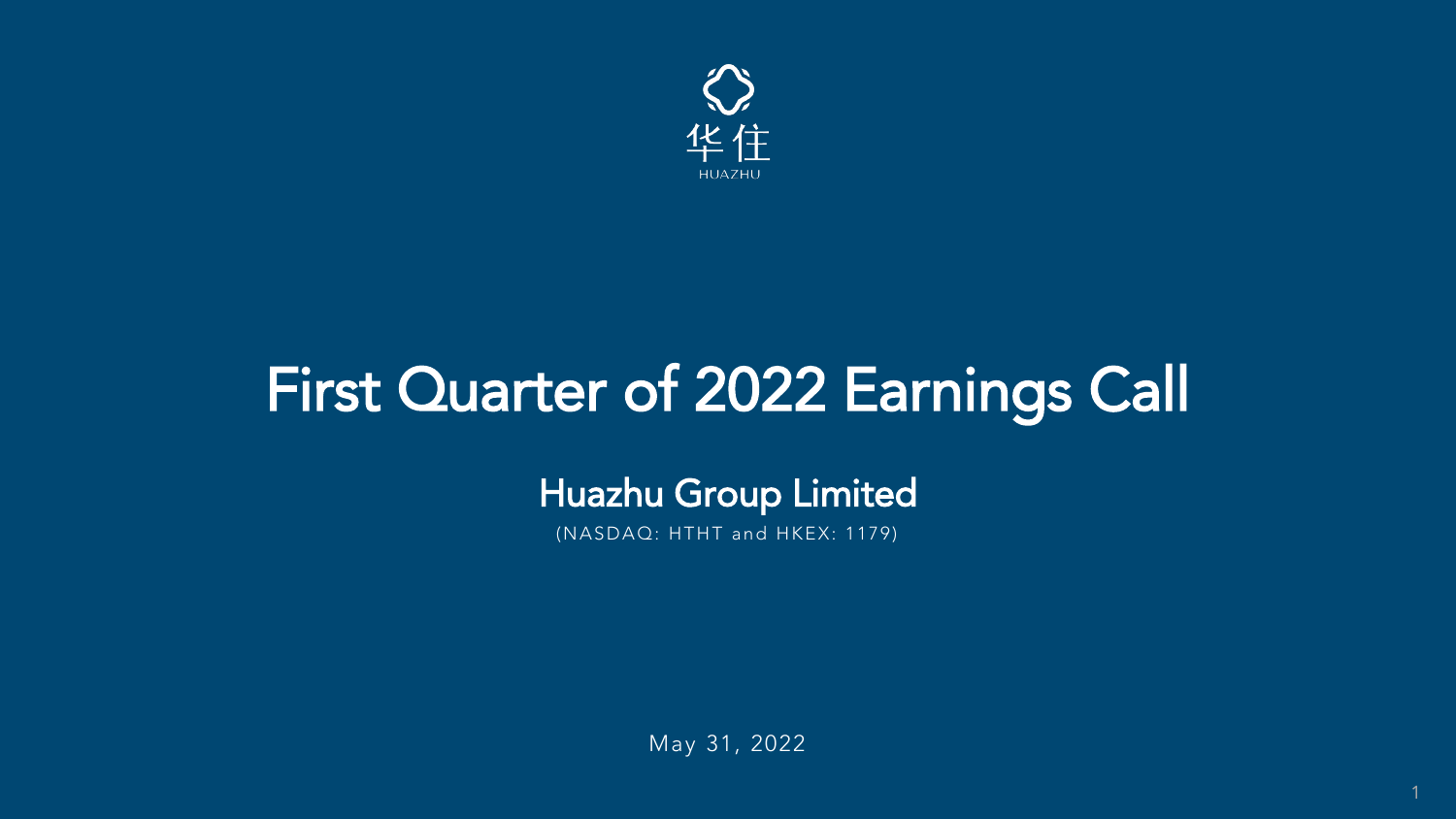

• 1Q2022 Business Update • 1Q2022 Operational and Financial Review • Liquidity and Guidance • Q and A

• Appendix

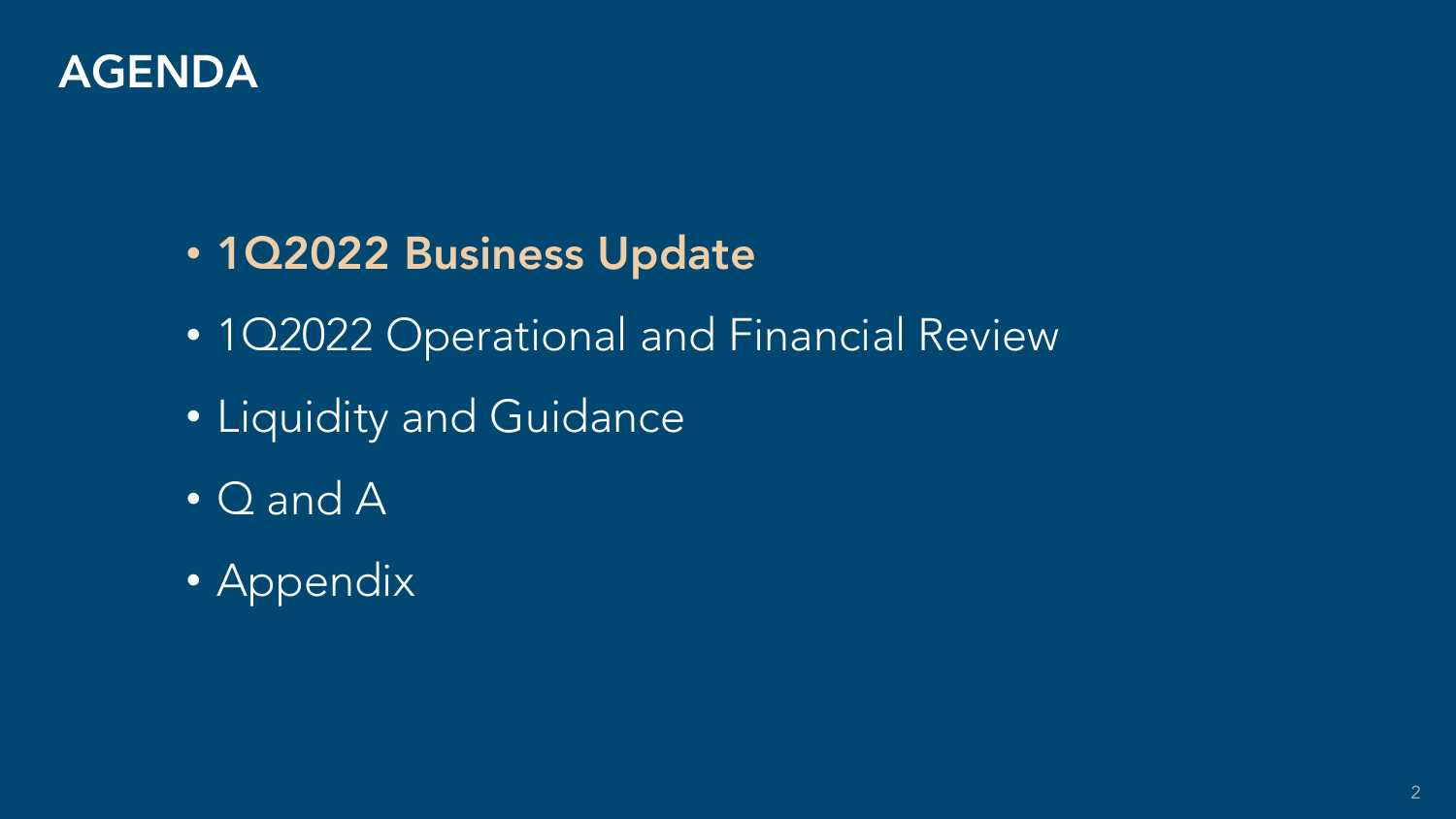*\* Numbers in this page refers to Legacy-Huazhu business*

Blended RevPAR recovery in April and in May MTD 2022 if included hotels under requisition.





## COVID-19 Resurgence Constantly Impact RevPAR Recovery 疫情不断反复持续影响RevPAR的恢复

## Blended RevPAR in 2021 and 2022 as % of 2019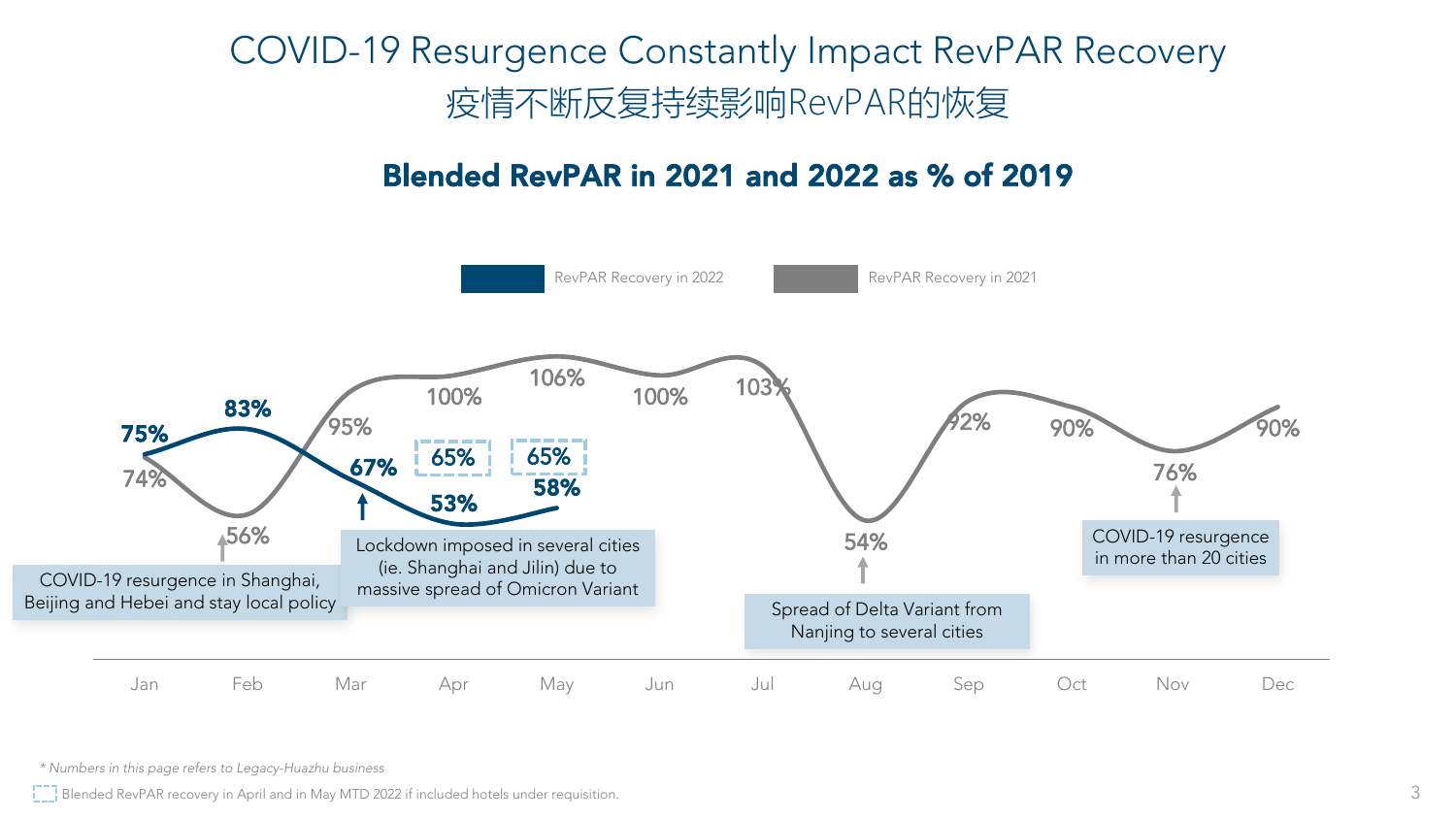## Reinforcement of Cost Control for Legacy-Huazhu 华住中国加强成本管控







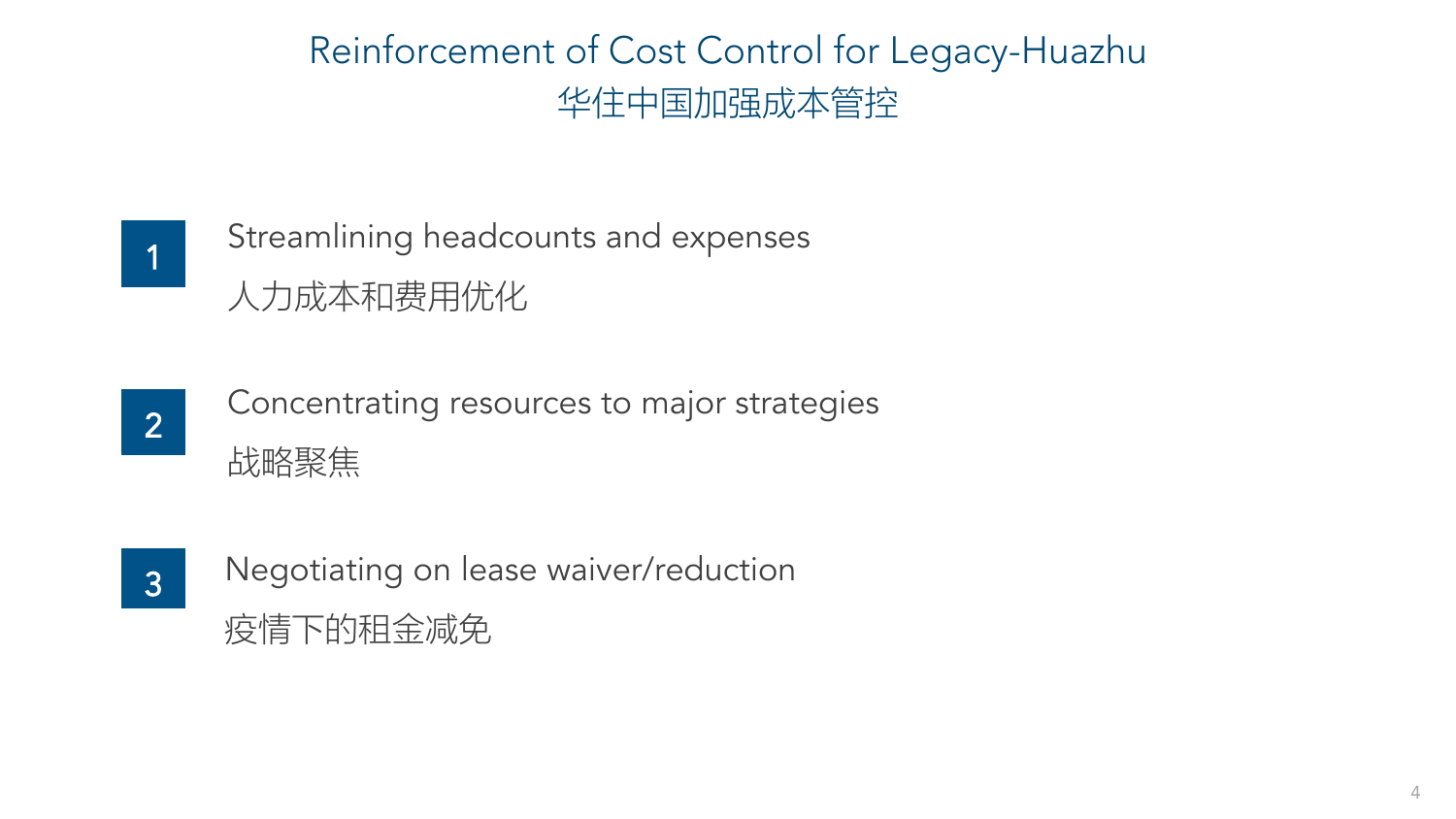## Taking on Social Responsibilities to Provide Requisitioned Hotels 承担企业社会责任,提供征用酒店



*\* Numbers in this page refers to Legacy-Huazhu business* 

## Number of Hotels under Requisition

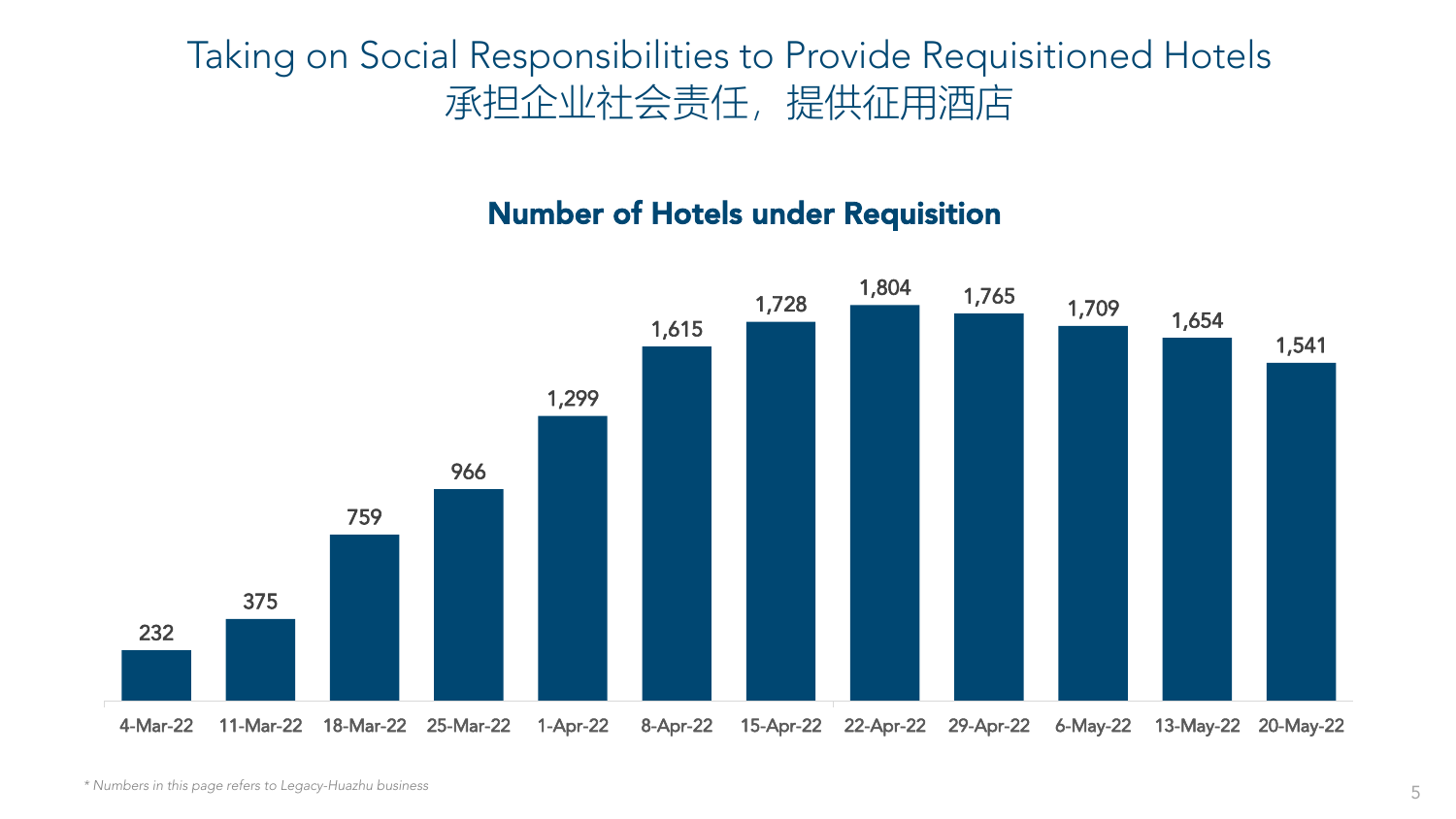

- Actively seeking accommodation needs of quarantine, medical teams, delivery riders, governmental officers, corporates for both L&O and M&F hotels
- Severed 9,500+ medical staffs and 5,000+ delivery riders in Shanghai during lockdown.
- Initiating creative sales packages, such as online class rooms and work from hotels

- **Extending expatriation date of** members' status, privileges, and points to further improve members loyalty
- Actively participating various marketing campaigns on OTAs to capture the recovery opportunities post COVID through presales activities

## COVID-related Accommodation Needs

## Members & External Traffic Cooperation

• Adjusting sales strategy from previous brand-based to new regional-based to unify pricing management and marketing strategy for better capturing local demands within the regional

## Regional-based Sales Strategy

## Sales and Marketing Strategies During COVID-19 疫情阶段的营销抢夺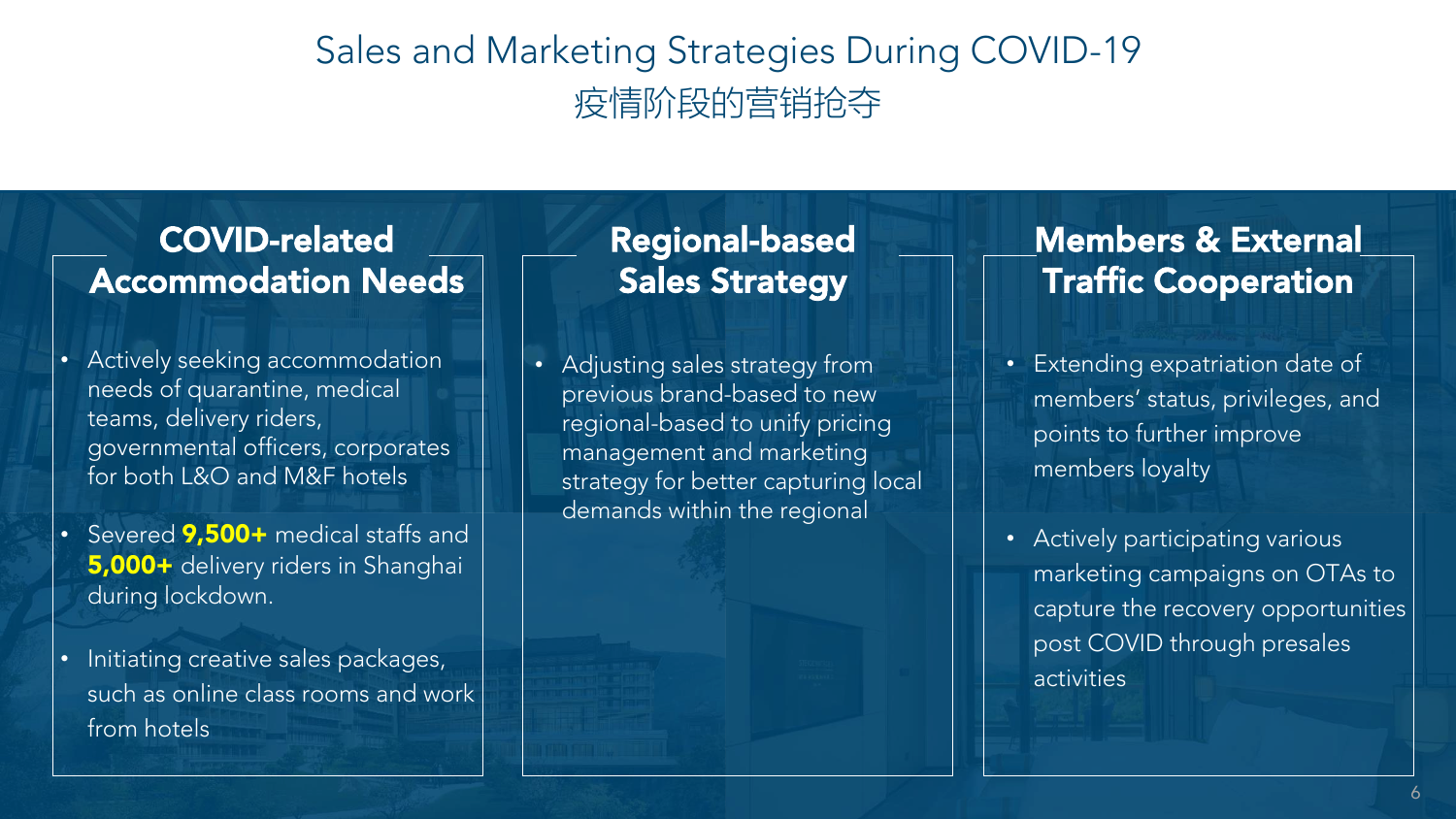7

## H-Tone Provides A Solid Foundation for Efficient Remote Work 华通作为华住数字化基座高效支撑远程办公作业模式

### Providing virtualized hotel daily operation report

Easy online procurement process to ensure sufficient suppliers to hotels during lockdown period

- Timely uploading daily hotel, staff and customers' COVID-related information
- Providing contactless support
- Monitoring hotel quality

## Franchisees

- **Enabling normal operation during** lockdown period
- Daily online meeting:  $10k+$
- Daily internal message: 250k +
- Daily online document usage: 7k+



## Suppliers

Cloud-based information platform will be critical foundation for Huazhu's future broader regional and international business collaboration and synergy

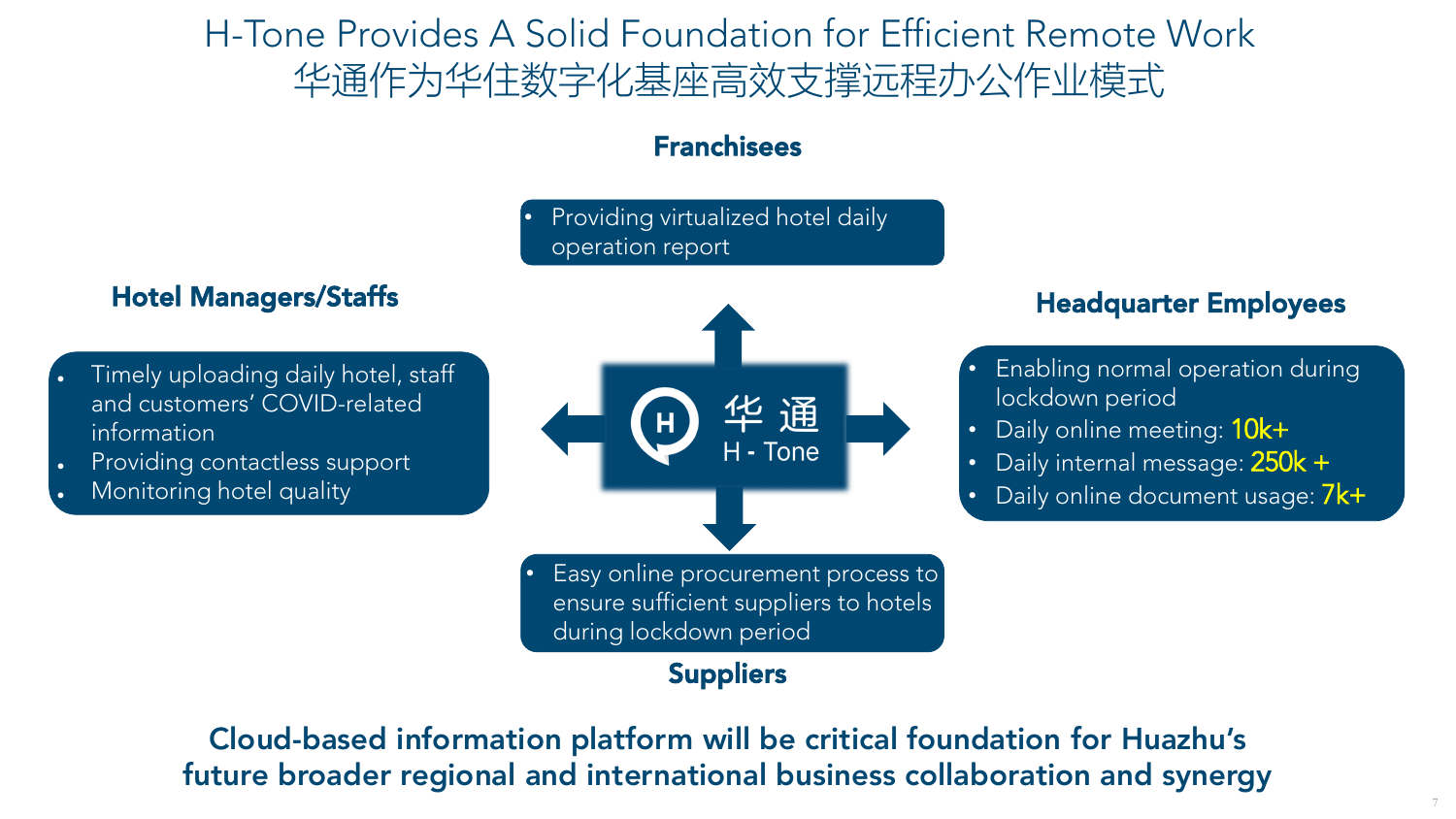**构建穿越周期的能力**



## Building Capabilities to Ride Through the Ups and Downs of the Economic Cycles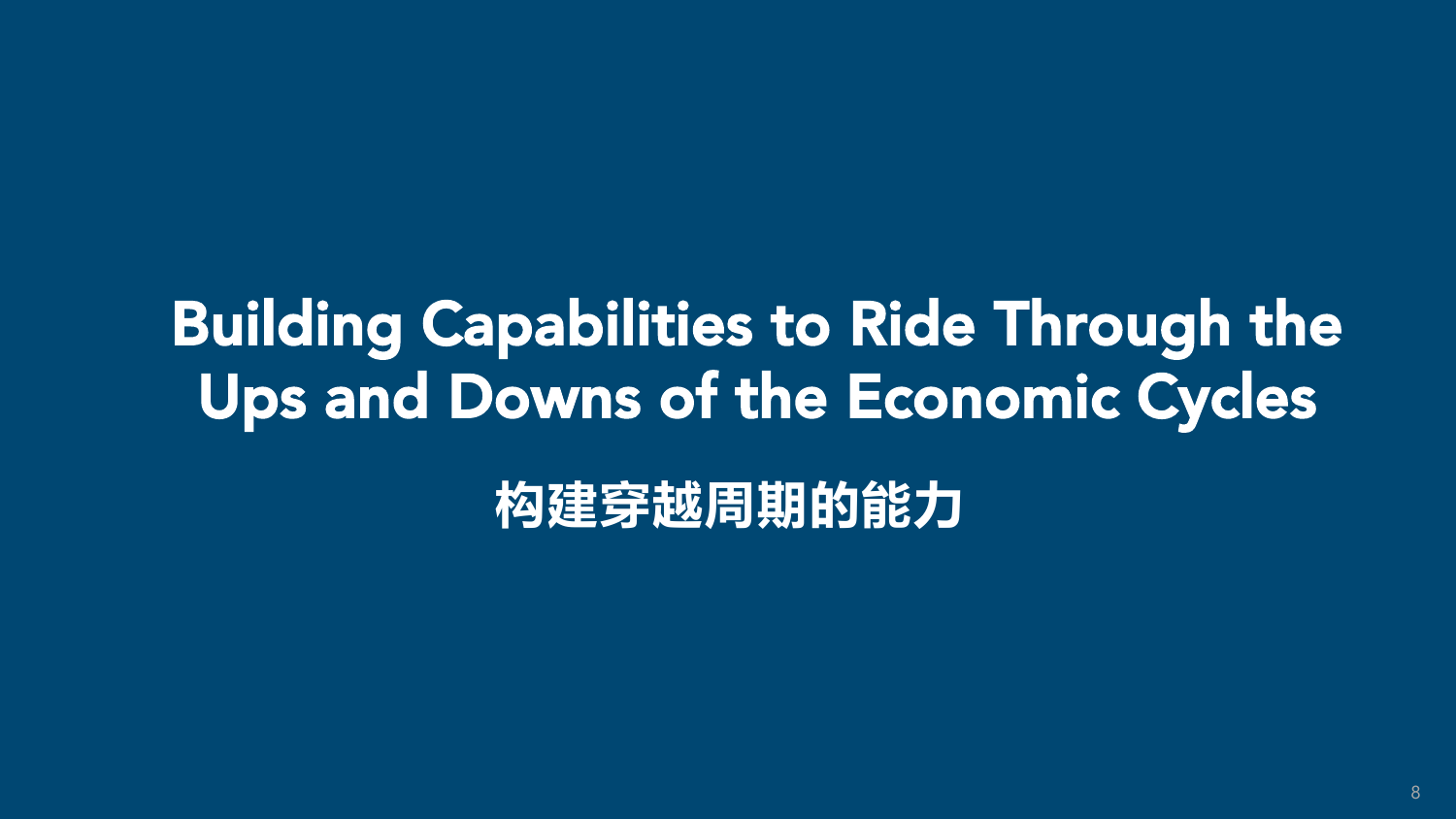

*"… I did not know much about Hanting Hotel before. During this quarantine stay in Hanting, I felt safe and comfortable here. It was just like when I stayed at home. Hanting Hotel will be my first choice in the future, and I will also recommend Hanting Hotel to my colleagues and family members…"*

Customer of HanTing Hotel, ChengNan Park, Tangyin

**"... The Omicron outbreak in Shanghai forced me to stay in Shanghai for a long time. But I was lucky that** *I chose Huazhu. Actually, I am a loyalty member of Huazhu for 2 years and have spent about 200 days a year in Huazhu. I believe that with such high quality employees and services, Huazhu will have a brilliant future…"*

Letters from Our Customers

Customer of HanTing Hotel, Yishan Road, Shanghai



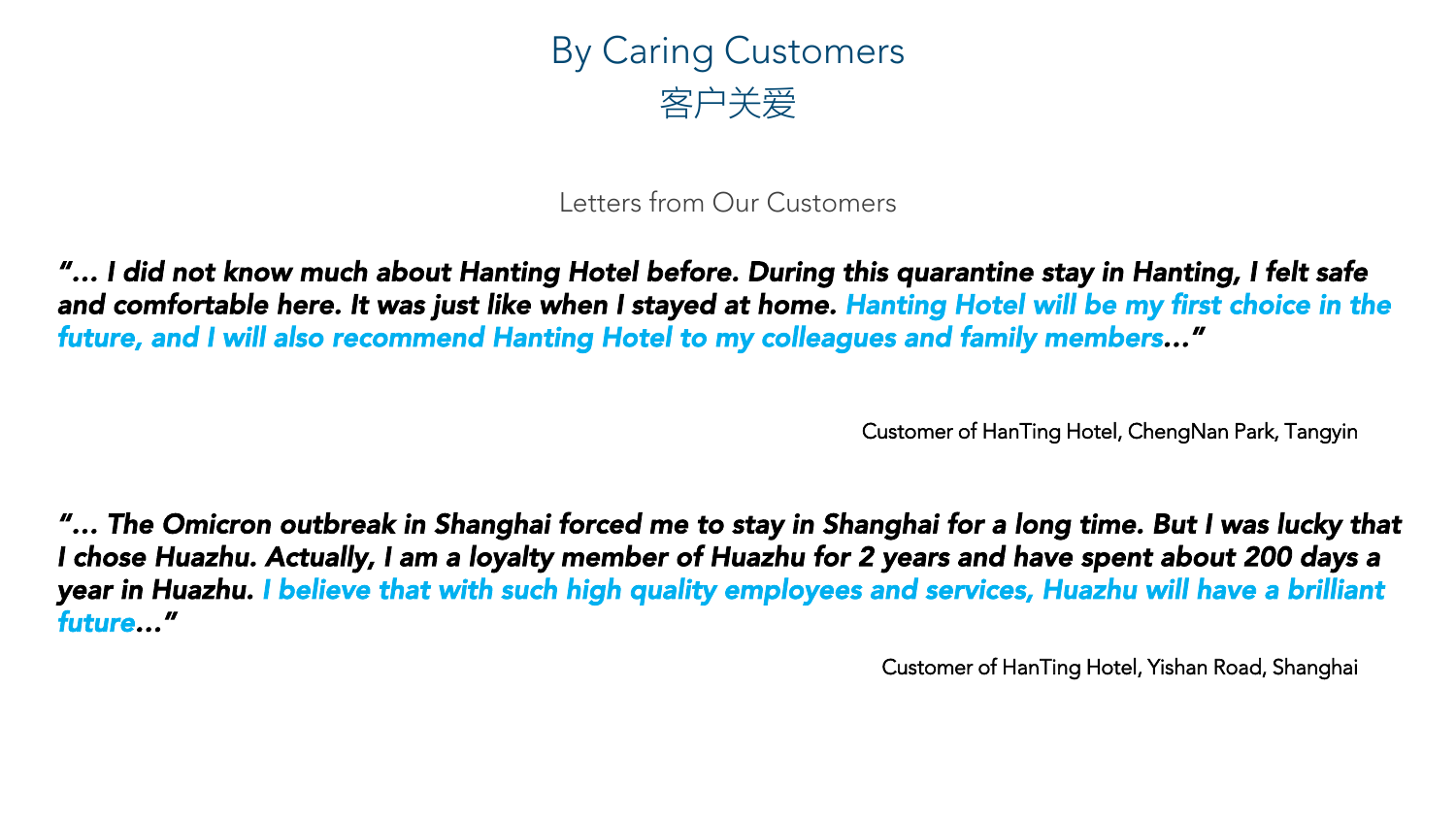## By Caring Franchisees 加盟商关爱



Deferring payment (~RMB135mn\*) and reduction of management fee  $(\sim$ RMB18.8mn<sup>\*</sup>) for hotels in medium/high risk areas

Deferring payment of one-time management fee for newly signed economy and midscale hotels

• Assisting franchisees to apply for value-added tax credit refund

## Franchisee Assistance

## Supply Chain Support

## Management Fee Waiver & Deferral

Building-up special procurement team to ensure sufficient food, COVID prevention/daily operational necessities in lockdown cities to keep hotels in operation

• Providing legal support to franchisees for negotiating rental waiver/reduction

• Facilitating franchisees to apply loans from various financial institutions

• Coordinating goods and materials to guarantee the on-going hotel constructions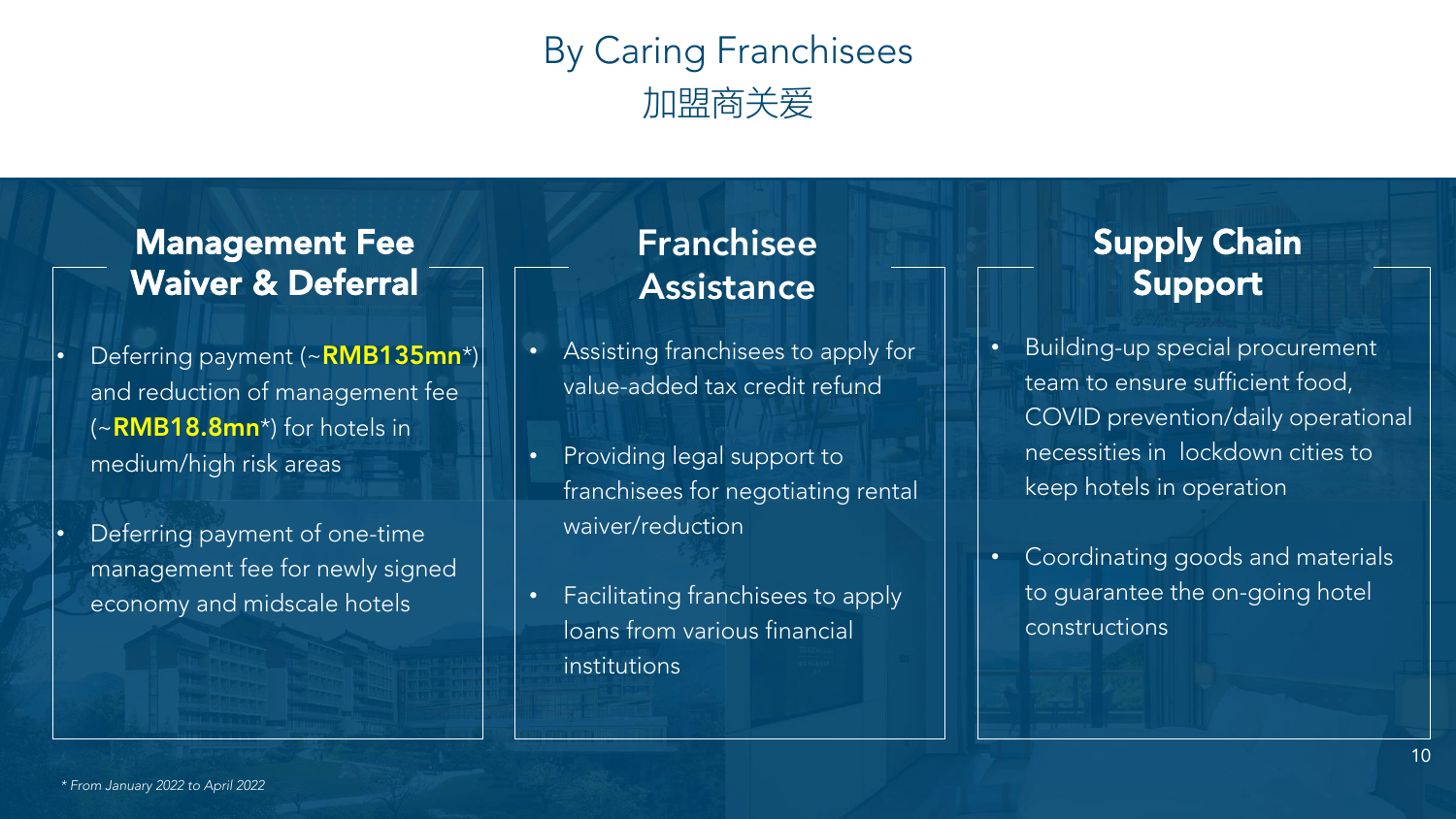## By Caring Employees 员工关爱

11

- Regarding front-line staff as valuable asset to our company
- Retaining front-line staff during COVID to keep our hotels in operation

## Training and Development

## Special COVID Foundation

## Front-Line Staff Retention

- Providing various promotion channels for employees to achieve better career development
- Providing 1,000+ online training programs during lockdown period for employees to further improve skillsets

**RALL RALE** 

• Establishing a Special COVID foundation to support/reward employees who are infected by COVID, who are working at requisitioned hotels, and who have outstanding contributions during the period

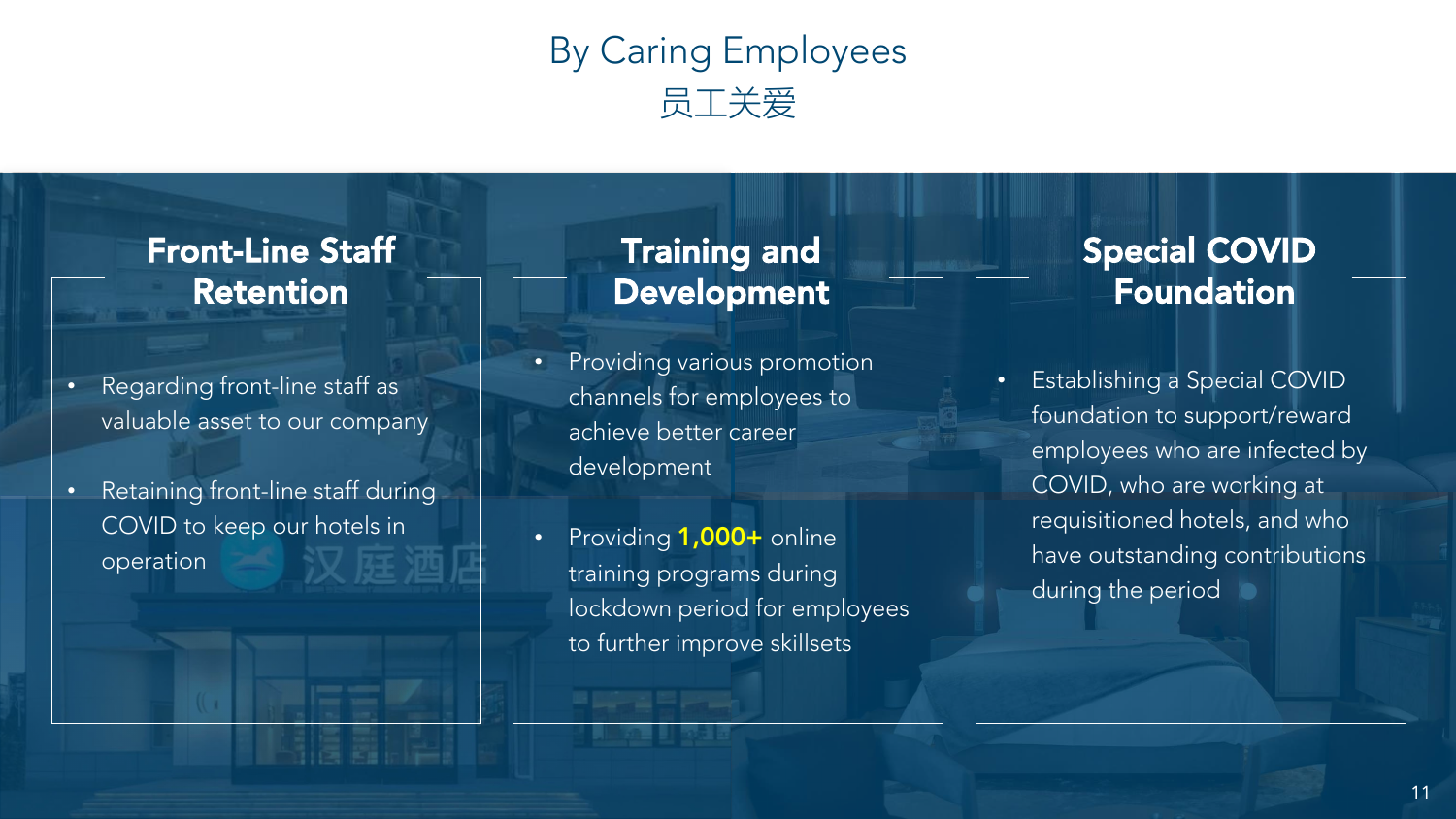12

## **坚定精益增长战略不动摇** Sustainable Quality Growth Strategy Remains Unchanged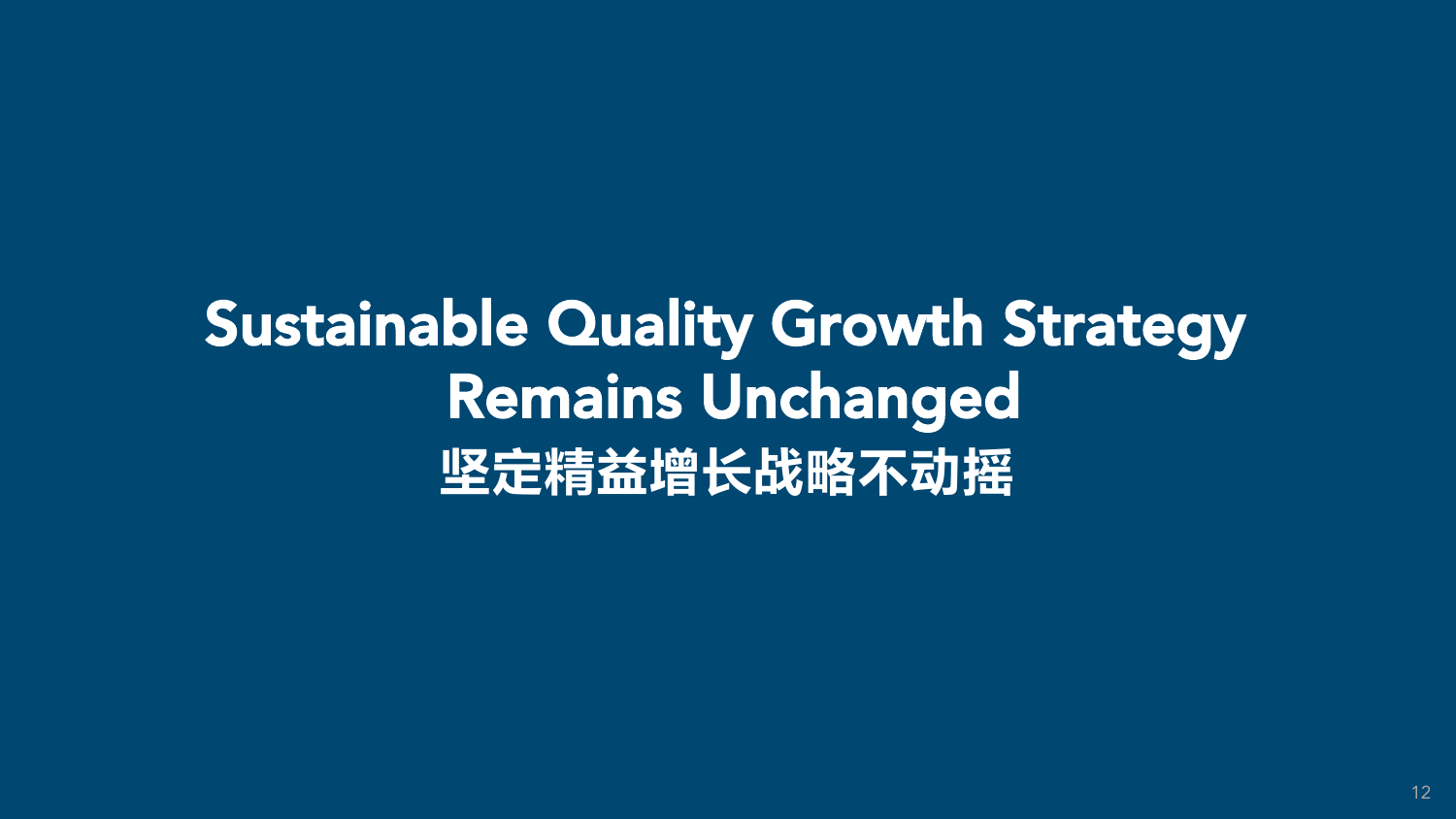## Further Penetrating to Lower Tier Cities 低线城市持续渗透



*\* Numbers in this page refers to Legacy-Huazhu business* 

\*We changed our city tiers classification based on the latest classification published by <YICAI> at the end of 2021. If restated Q4.21 number to align to the new criteria, the breakdown of tier 1 to tier 3 cities for *hotels in operation should be 20%, 43% and 37%, and for hotels in pipeline should be 10%, 34% and 56%.*



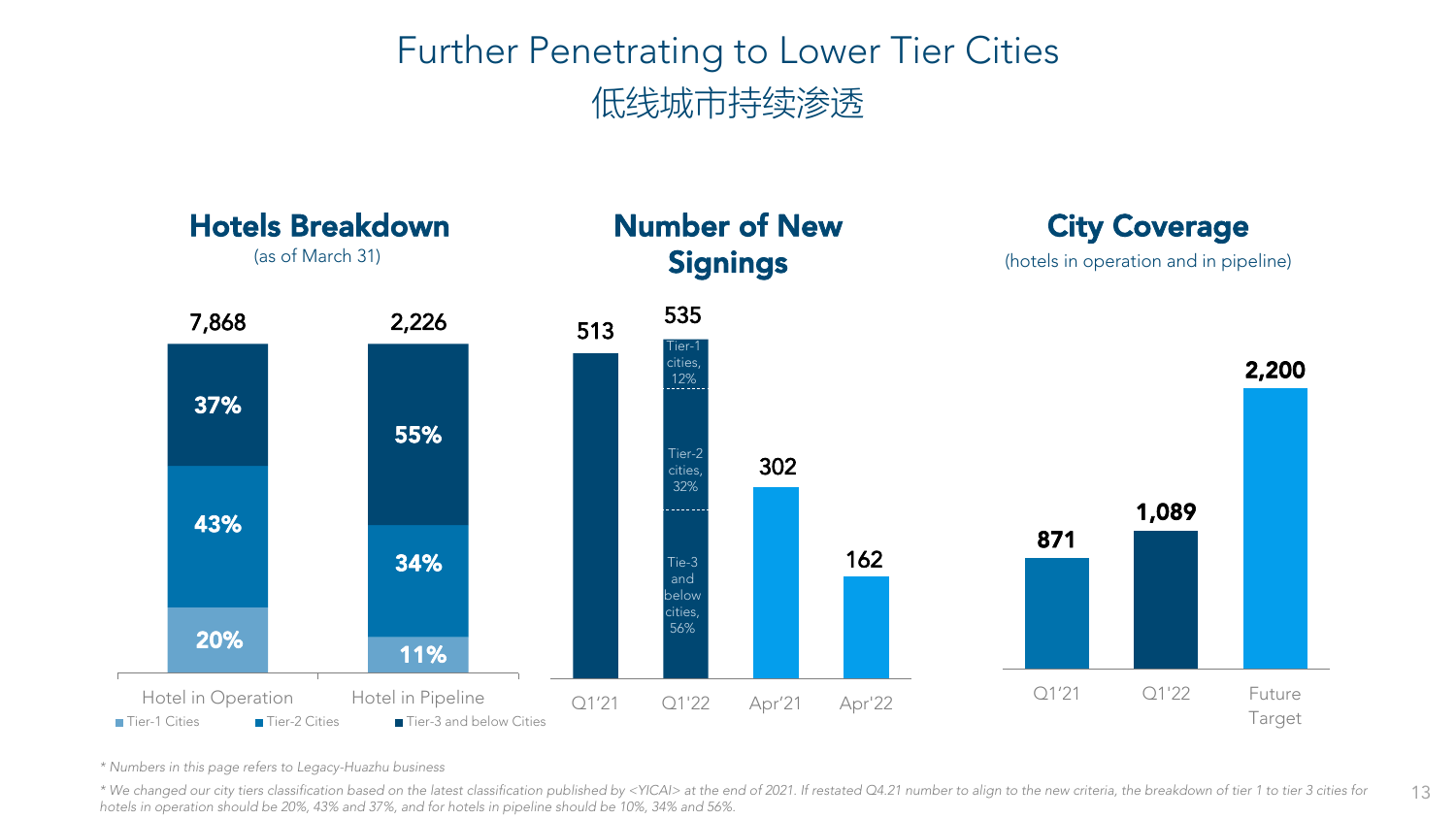



*\* Numbers in this page refers to Legacy-DH business* 



## Legacy-DH Achieved Robust RevPAR Recovery Trend in 2022 DH的RevPAR在2022年恢复势头良好

## Blended RevPAR in 2022 as % of 2019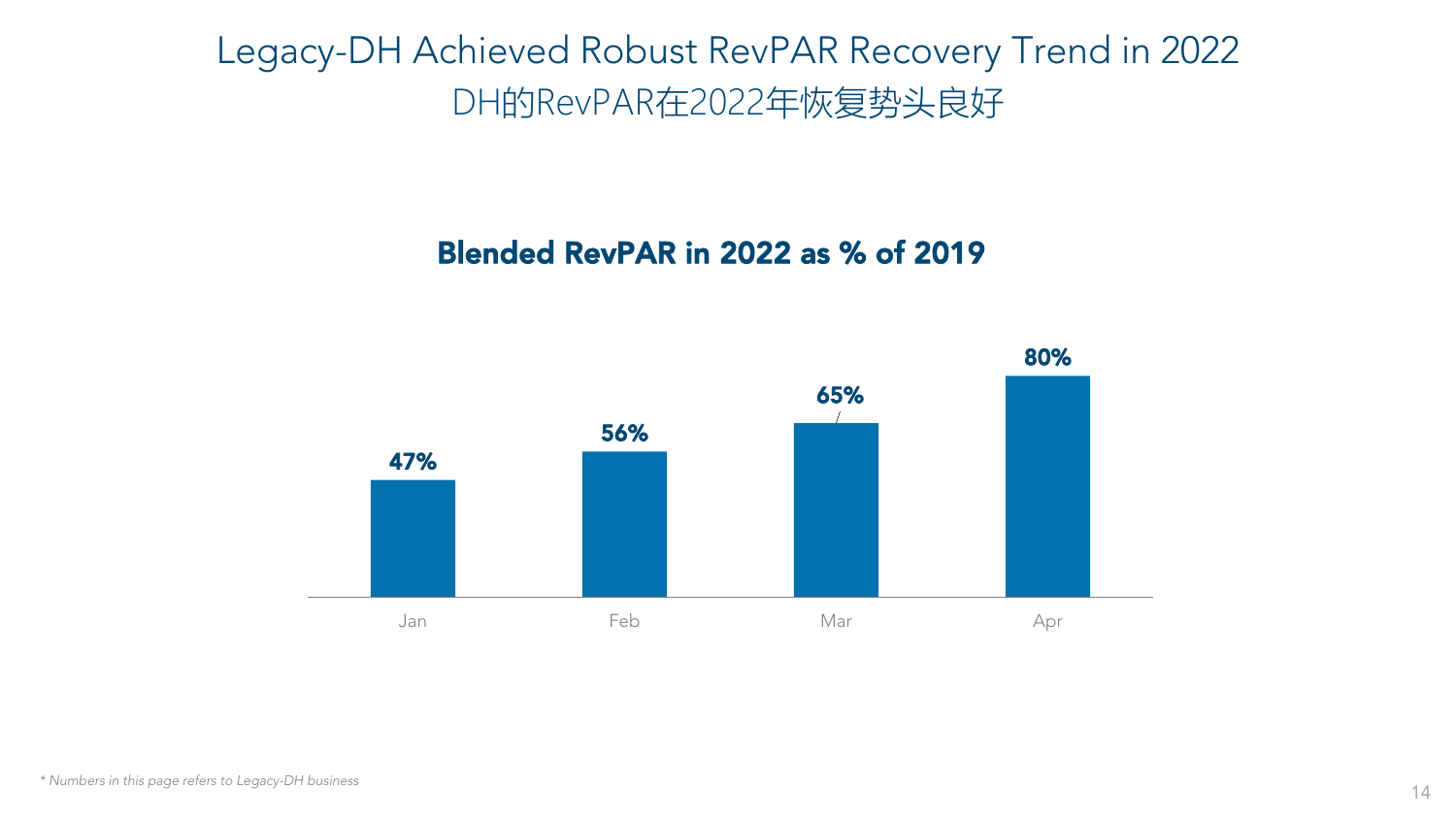## Opening-up in Germany Accelerates DH Business Recovery 德国重新开放加速DH业务恢复



- German occupancy recovery to 51% in April compared to 30% in **January**
- Recovery in Q1 was driven by leisure business due to prior year ban on leisure travel in Q1
- Over the coming months, business travel is expected to outperform the leisure recovery, supported by comeback of MICE business in Europe

Continued execution of planned cost reductions to mitigate inflationary pressures and global

## Eased Restrictions Accelerates Recovery

- Codification of cost reductions for sustained margin improvement
- Execution of digital strategy for process efficiency & analytics
- Evaluating the growth potential of limited-service hotel segment
- H-reward loyalty program globalization and multi-brand web/mobile



- volatility
- priorities
- 
- 

• Fixed overhead cost, operational efficiency and lease cost are core

• Deferral of non-critical CAPEX to preserve short term liquidity • Accelerate demand/inflationsupported ADR recovery

## Execution of Cost/Revenue Measure

## Strategic Focus Post COVID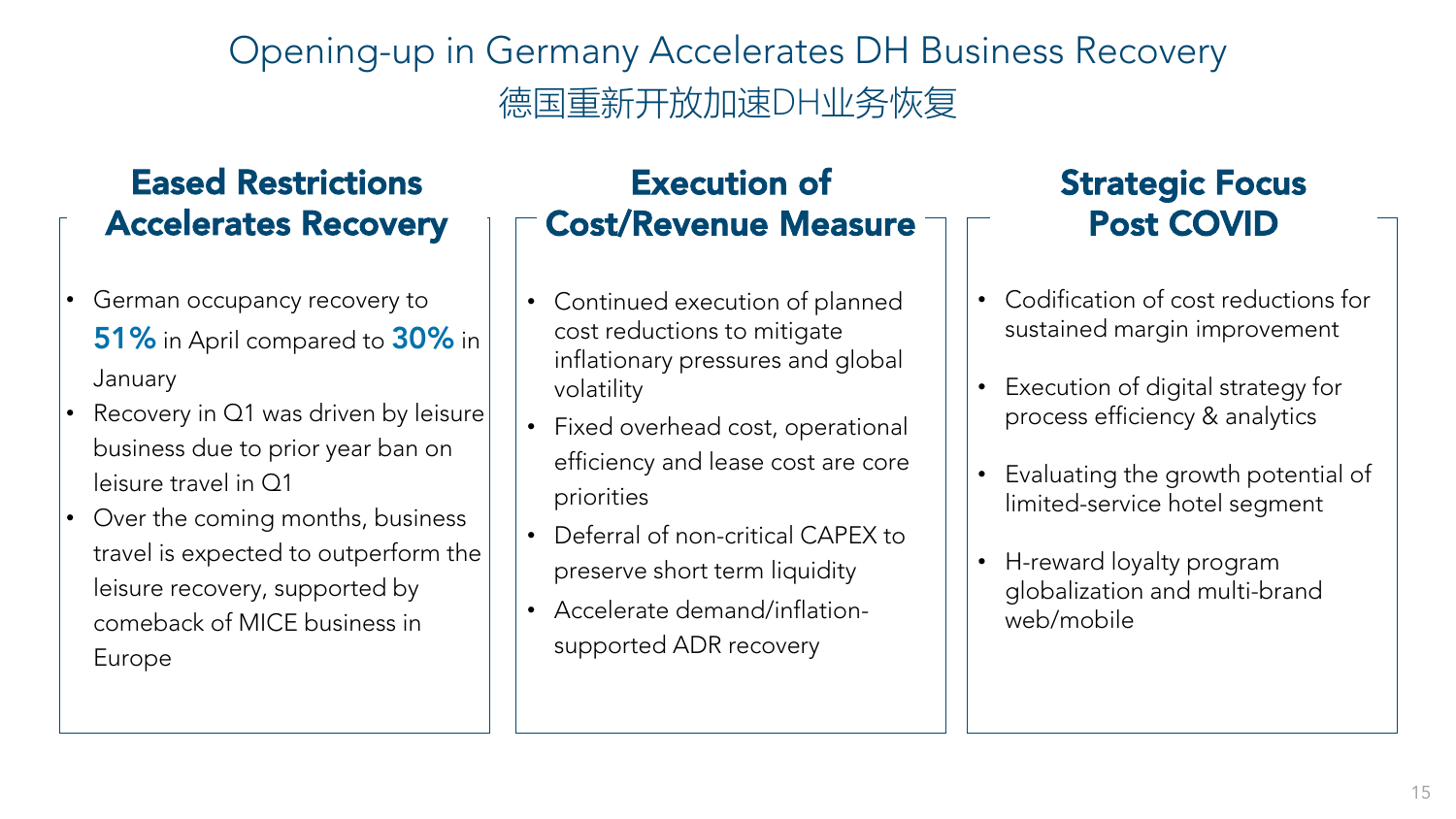

# • 1Q2022 Operational and Financial Review



• 1Q2022 Business Update • Liquidity and Guidance • Q and A

• Appendix

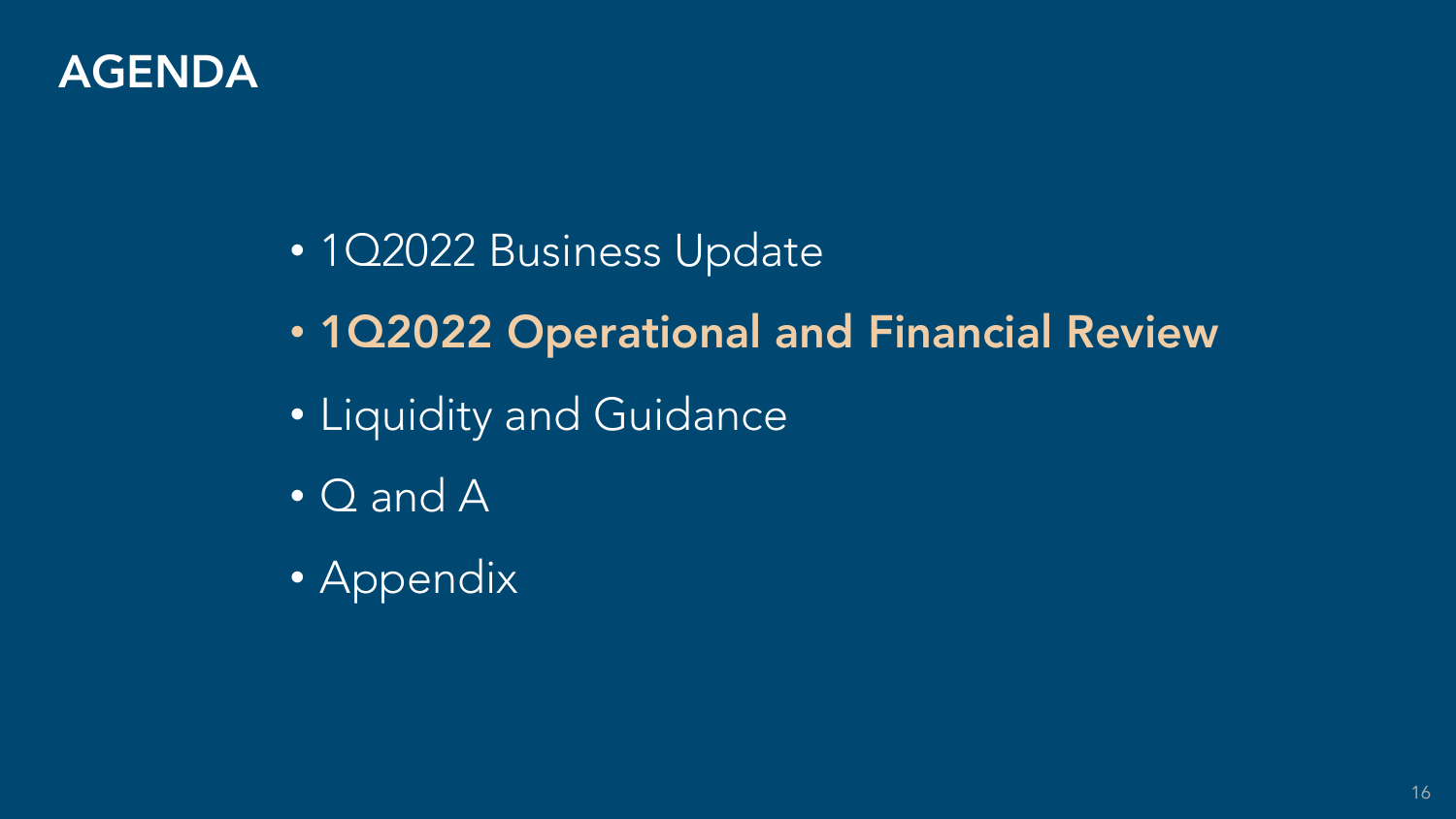## Hotel Network Continued to Expand 酒店网络持续扩张



## Hotel Network Expansion

(Number of rooms in operation)





 $Q1'21$   $Q1'22$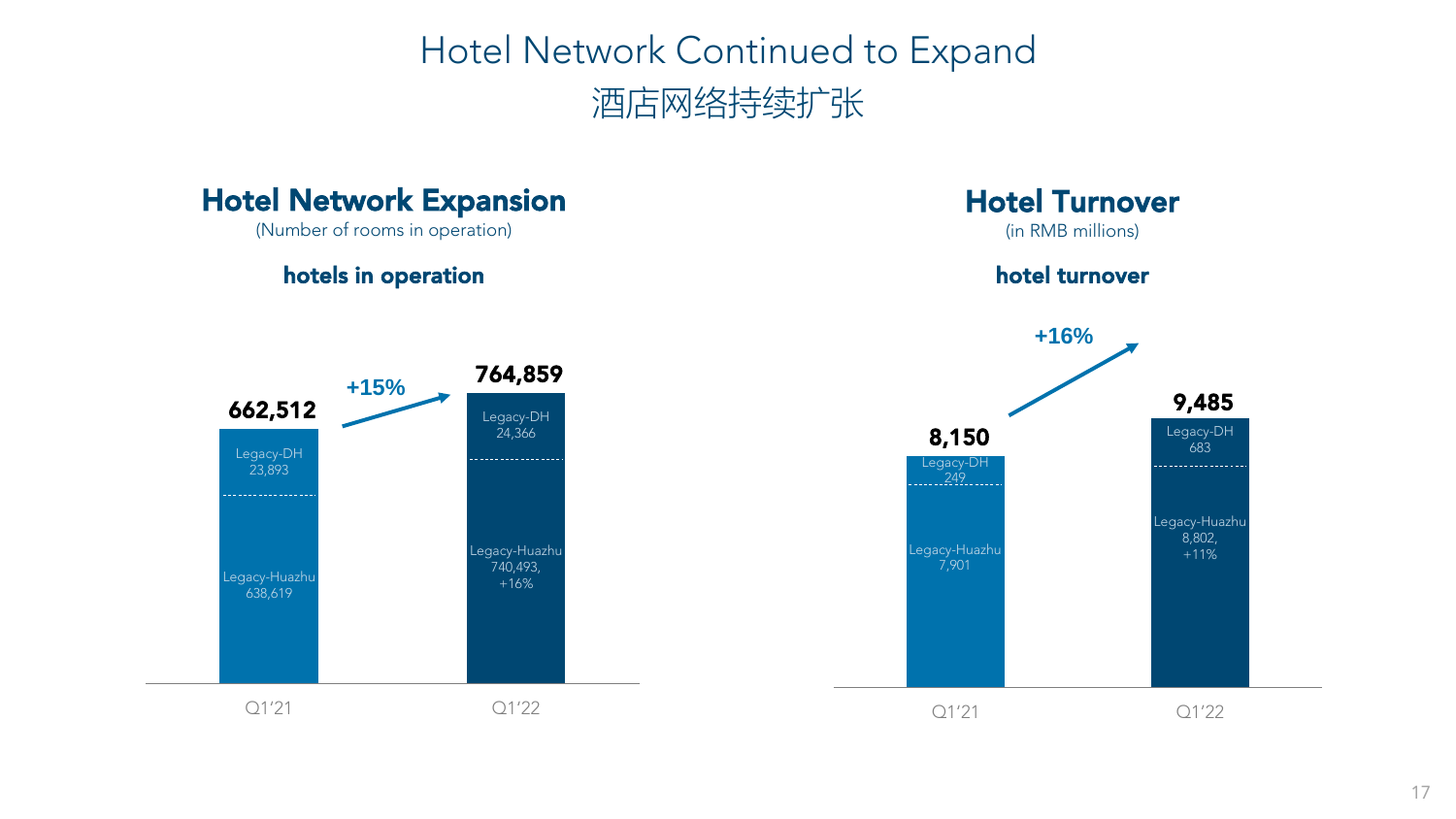## Legacy-Huazhu - Blended RevPAR Recovered to 74% of 2019 in Q1'22 华住中国-一季度混合RevPAR恢复到2019年的74%

18

OCC -7.0 p.p. yoy and -21.4 p.p. Compared to 2019

RevPAR -4.1% yoy and -25.7% Compared to 2019 (RMB)

ADR +7.2% yoy and +1.2% Compared to 2019 (RMB)









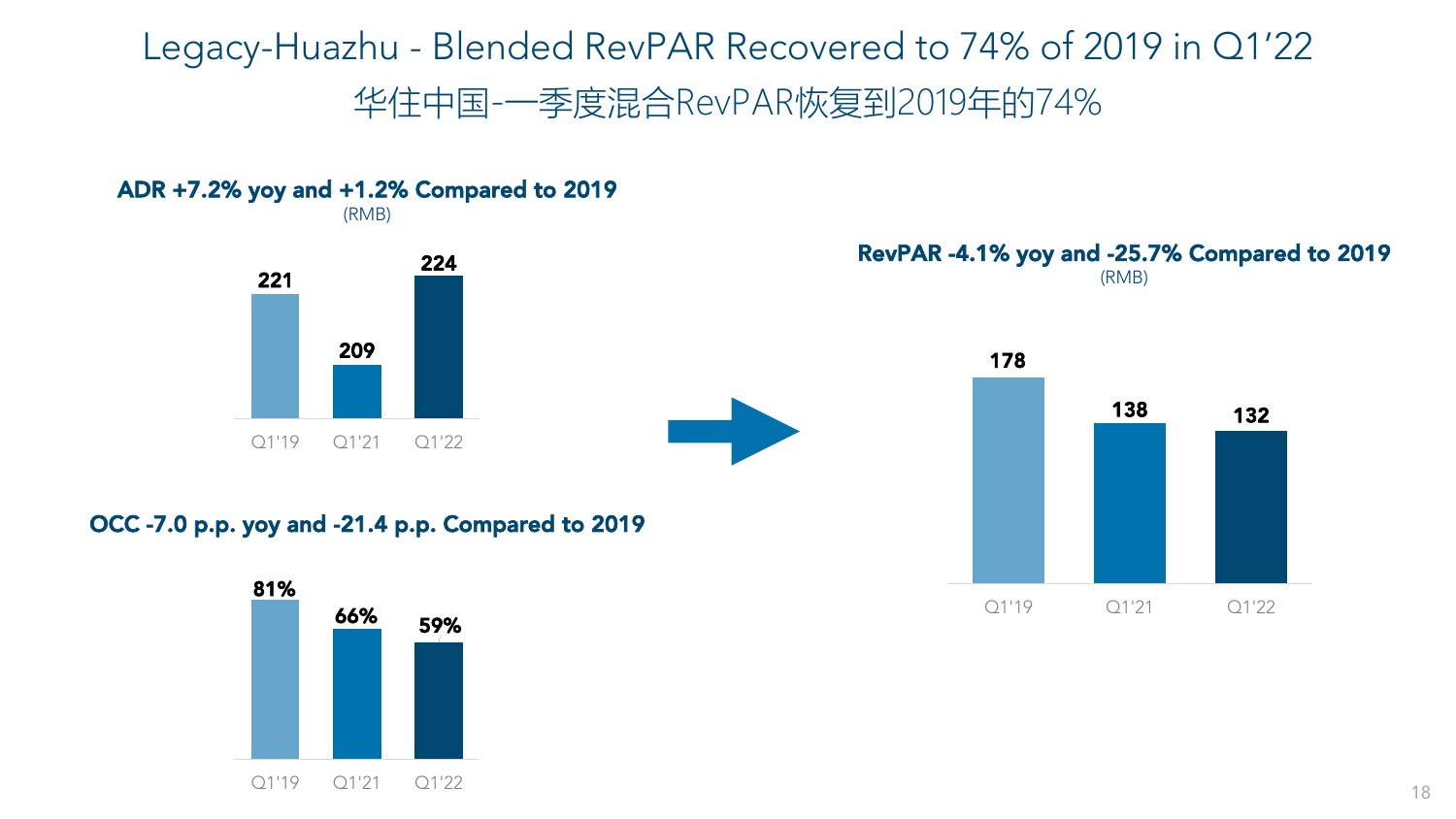## Legacy-DH - Blended RevPAR Increased in Q1'22 YoY DH-一季度混合RevPAR同比增长



### Occupancy +19.2 p.p. in Q1'22









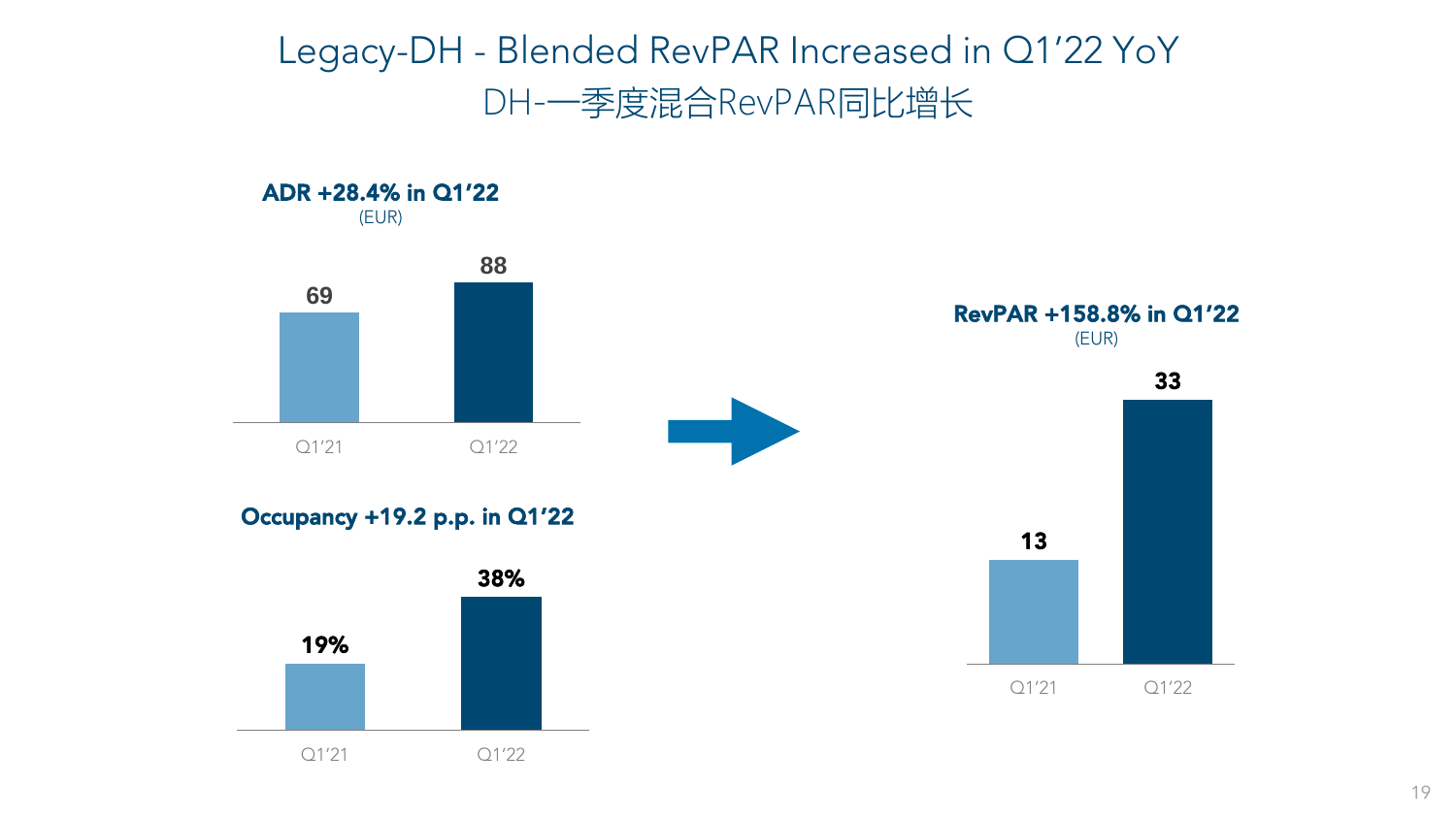## Revenue: Q1'22 Increased 15% YoY 一季度营收同比增长15%





| In million RMB                   | <b>1Q22</b> | <b>1Q21</b> | YoY    | <b>4Q21</b> | QoQ       |
|----------------------------------|-------------|-------------|--------|-------------|-----------|
| Revenue from Legacy - Huazhu     | 2,275       | 2,174       | 4.6%   | 2,776       | $-18.0%$  |
| - Leased & Owned Hotels          | 1,258       | 1,255       | 0.2%   | 1,565       | $-19.6%$  |
| - Manachised & Franchised Hotels | 974         | 892         | 9.2%   | 1,073       | $-9.2\%$  |
| - Others                         | 43          | 27          | 59.3%  | 138         | $-68.8\%$ |
| <b>Revenue from Legacy - DH</b>  | 406         | 153         | 165.4% | 572         | $-29.0%$  |
| - Leased & Owned Hotels          | 384         | 143         | 168.5% | 528         | $-27.3%$  |
| - Manachised & Franchised Hotels | 15          | 5           | 200.0% | 30          | $-50.0\%$ |
| - Others                         |             | 5           | 40.0%  | 14          | $-50.0\%$ |
| <b>Revenue</b>                   | 2,681       | 2,327       | 15.2%  | 3,348       | $-19.9%$  |

- China business recovery was on track in Jan and Feb, but seriously interrupted by lockdown in several cities due to the massive spread of Omicron Variant since March
- DH saw steady improvement since the opening-up plan was unfolded in mid-Feb



### Manachised and Franchised Hotels Revenue as % of Revenue









|               | Q1'21 Q1'22 |             |
|---------------|-------------|-------------|
| Huazhu Group  | 38.5% 36.9% |             |
| Legacy-Huazhu |             | 41.0% 42.8% |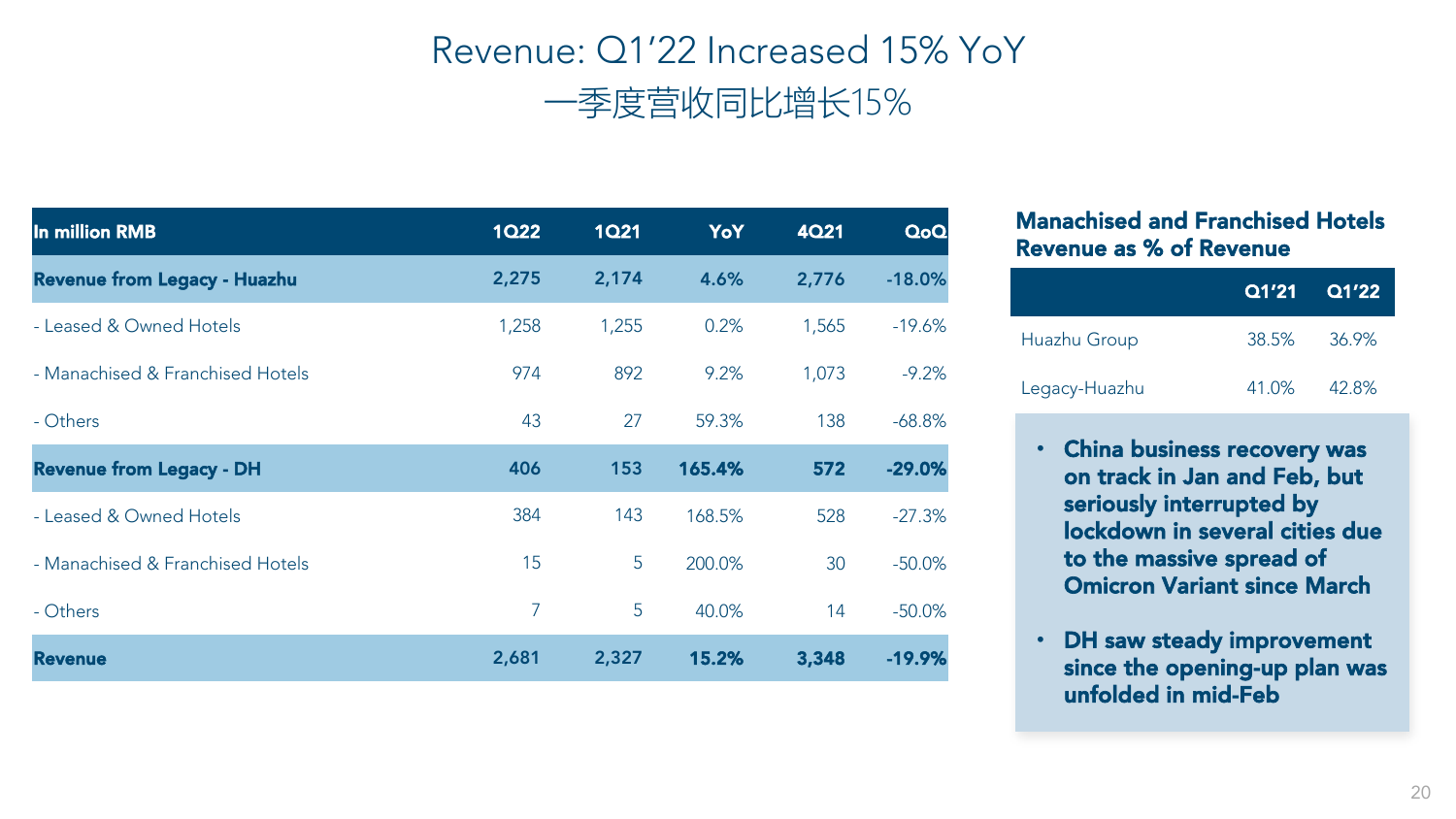## Q1'22 Operating Income Turned Negative 一季度经营利润亏损



- Hotel operating cost increased mainly due to continuous hotel network expansion of Legacy-Huazhu and business recovery of Legacy-DH
- Higher pre-opening costs mainly due to more mid-scale L&O hotels opened YoY
- SG&A increased mainly due to increase in headcounts of BD team, upscale hotel division, IT and sales team, as well as business recovery of Legacy-DH



| In million RMB                | 1Q22     | <b>1Q21</b> | YoY        | 4021           | QoQ         |
|-------------------------------|----------|-------------|------------|----------------|-------------|
| <b>Hotel operating costs</b>  | 2,813    | 2,463       | 14.2%      | 3,194          | $-11.9%$    |
| - Legacy-Huazhu               | 2,255    | 2,018       | 11.7%      | 2,331          | $-3.3%$     |
| - Legacy-DH                   | 558      | 445         | 25.4%      | 863            | $-35.3%$    |
| <b>Pre-opening expenses</b>   | 26       | 21          | 23.8%      | 30             | $-13.3%$    |
| - Legacy-Huazhu               | 26       | 21          | 23.8%      | 30             | $-13.3%$    |
| - Legacy-DH                   | $\equiv$ |             | Nm         | $\overline{0}$ | <b>Nm</b>   |
| <b>SG&amp;A expenses</b>      | 584      | 435         | 34.3%      | 621            | $-6%$       |
| - Legacy-Huazhu               | 424      | 327         | 29.7%      | 437            | $-3%$       |
| - Legacy-DH                   | 160      | 108         | 48.1%      | 184            | $-13.0\%$   |
| <b>Income from operations</b> | $-708$   | $-575$      | $-23.1%$   | 39             | <b>Nm</b>   |
| - Legacy-Huazhu               | $-416$   | $-172$      | $-141.9\%$ | 60             | <b>Nm</b>   |
| - Legacy-DH                   | $-292$   | $-403$      | 27.5%      | $-21$          | $-1290.5\%$ |

*\* Selected financial items*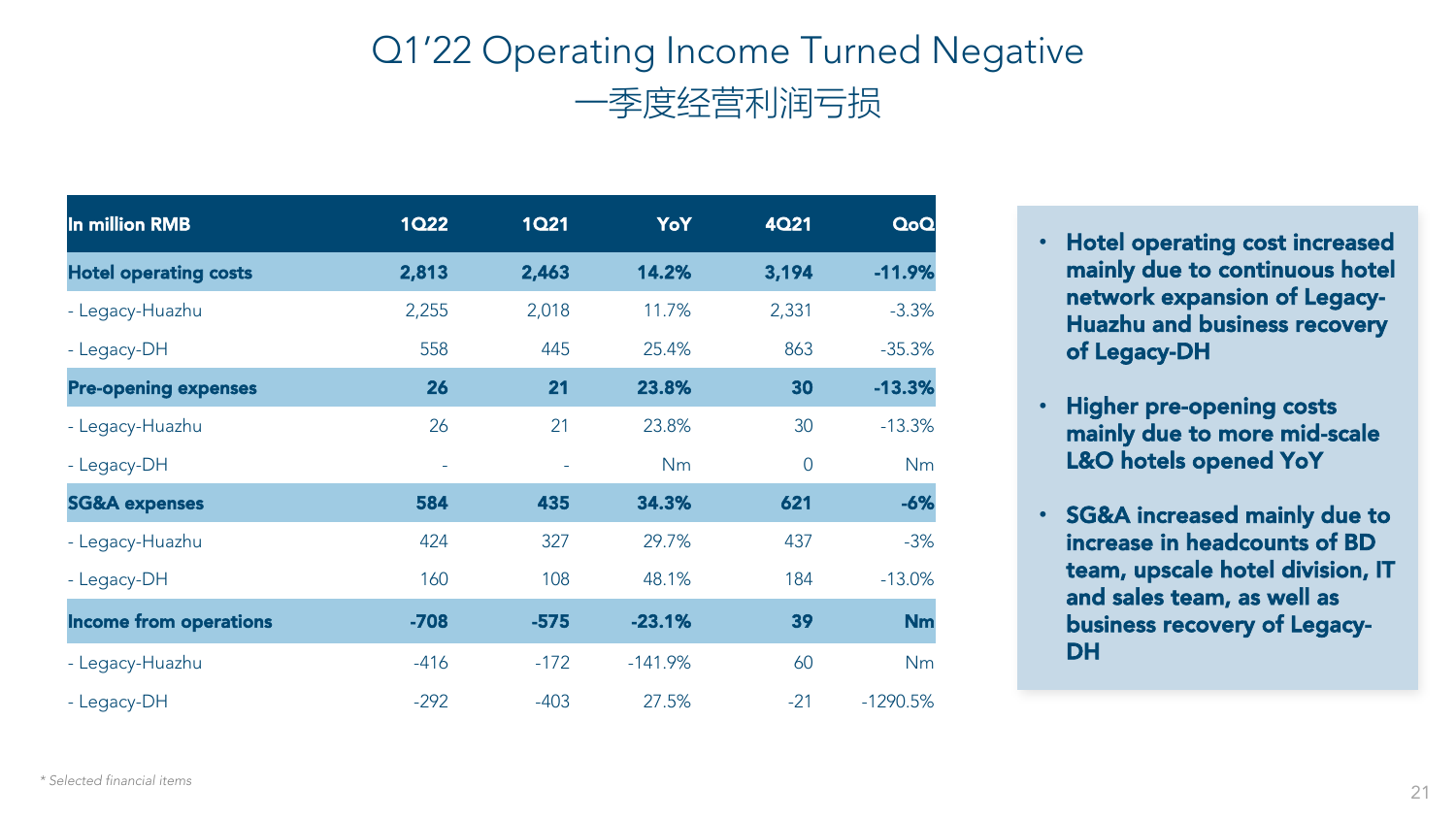## Adjusted EBITDA and Adjusted Net Income in Q1'22 一季度调整后的EBITDA和净利润情况



- Legacy-Huazhu's Adj. EBITDA loss in Q1 enlarged significantly due to the impact of COVID-19 resurgence
- The loss of Legacy-DH's Adj. EBITDA narrowed in 1Q22 YoY due to the better RevPAR recovery since the opening-up plan unfolded in mid-Feb



| In million RMB             | <b>1Q22</b> | <b>1Q21</b> | YoY        | 4021   | QoQ       |
|----------------------------|-------------|-------------|------------|--------|-----------|
| <b>Adjusted EBITDA</b>     | $-333$      | $-133$      | $-150.4%$  | 278    | <b>Nm</b> |
| - Legacy-Huazhu            | $-93$       | 207         | <b>Nm</b>  | 209    | Nm        |
| - Legacy-DH                | $-240$      | $-340$      | 29.4%      | 69     | Nm        |
| <b>Adjusted Net Income</b> | $-662$      | $-451$      | $-46.8%$   | $-227$ | $-191.6%$ |
| - Legacy-Huazhu            | $-339$      | $-150$      | $-126.0\%$ | $-187$ | $-81.3%$  |
| - Legacy-DH                | $-323$      | $-301$      | $-7.3\%$   | $-40$  | $-707.5%$ |

• *Adjusted EBITDA and adjusted net income excludes unrealized gains/ (losses) from fair value changes of equity securities and share-based compensation expenses.*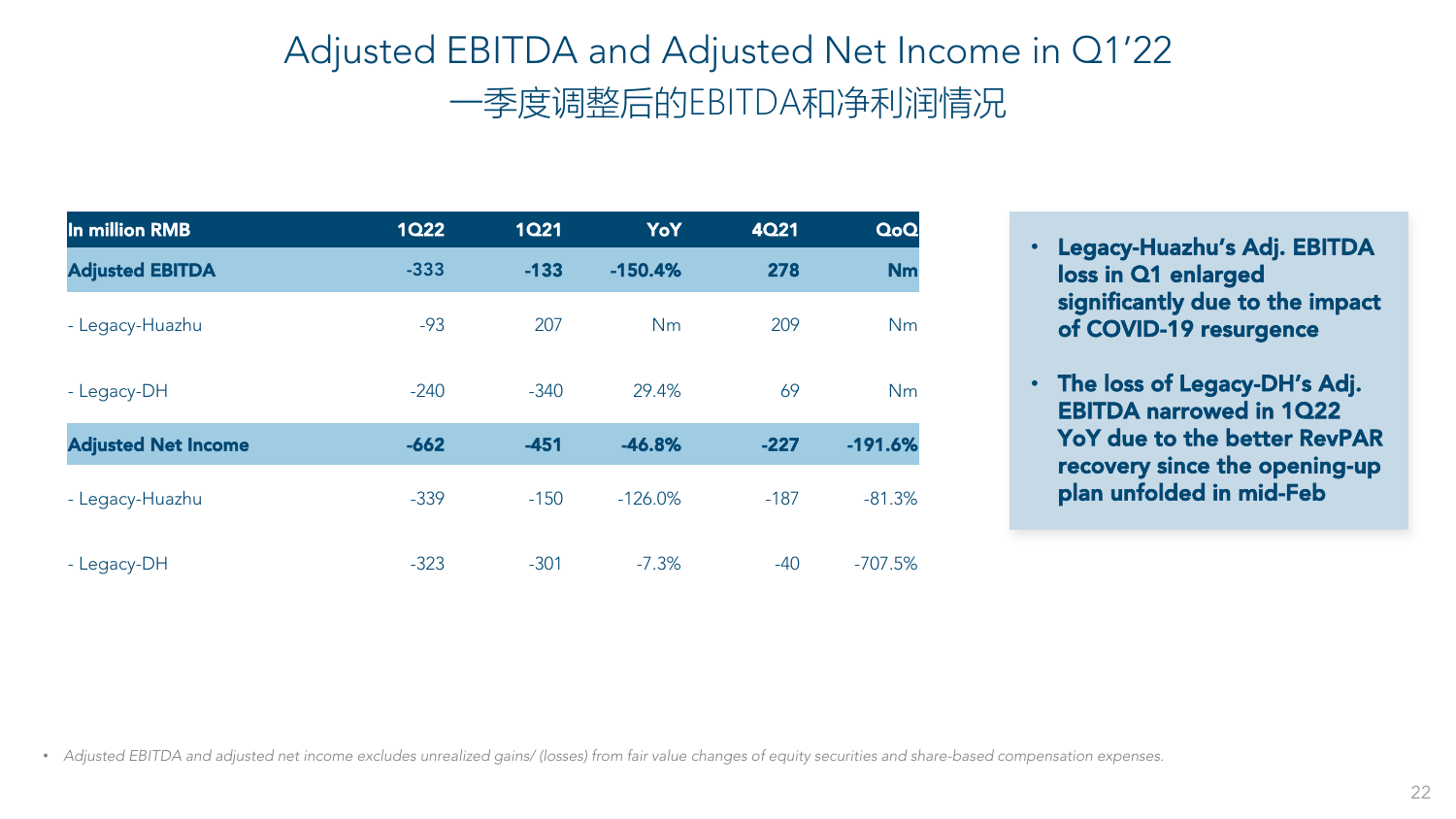

## • 1Q2022 Operational and Financial Review

• 1Q2022 Business Update • Liquidity and Guidance • Q and A • Appendix

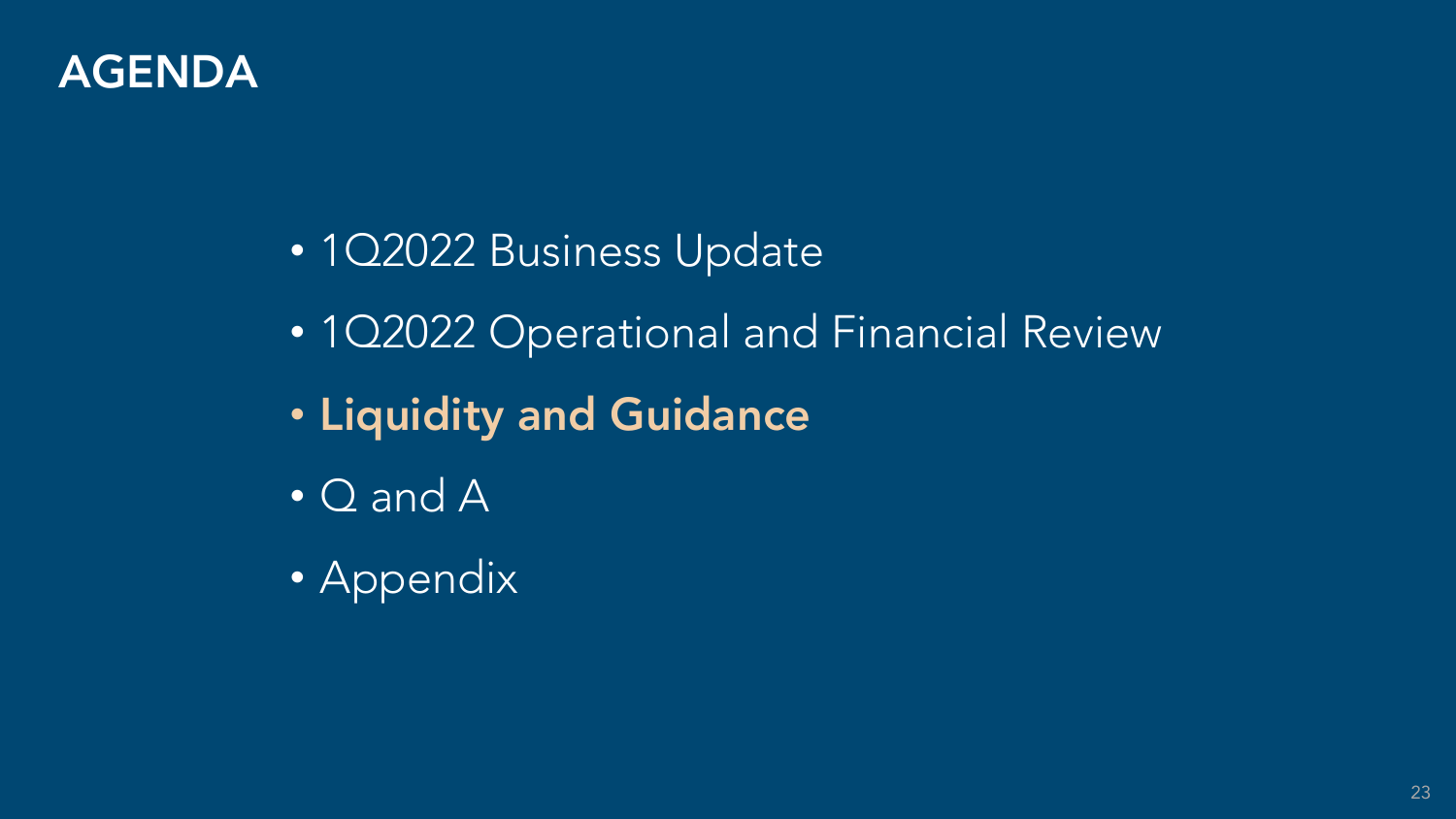Liquidity Position Update 流动性现状





## RMB 4.1bn Cash Balance

## RMB 3.0bn



## Unutilized Bank Facilities

• *As of March 31, 2022*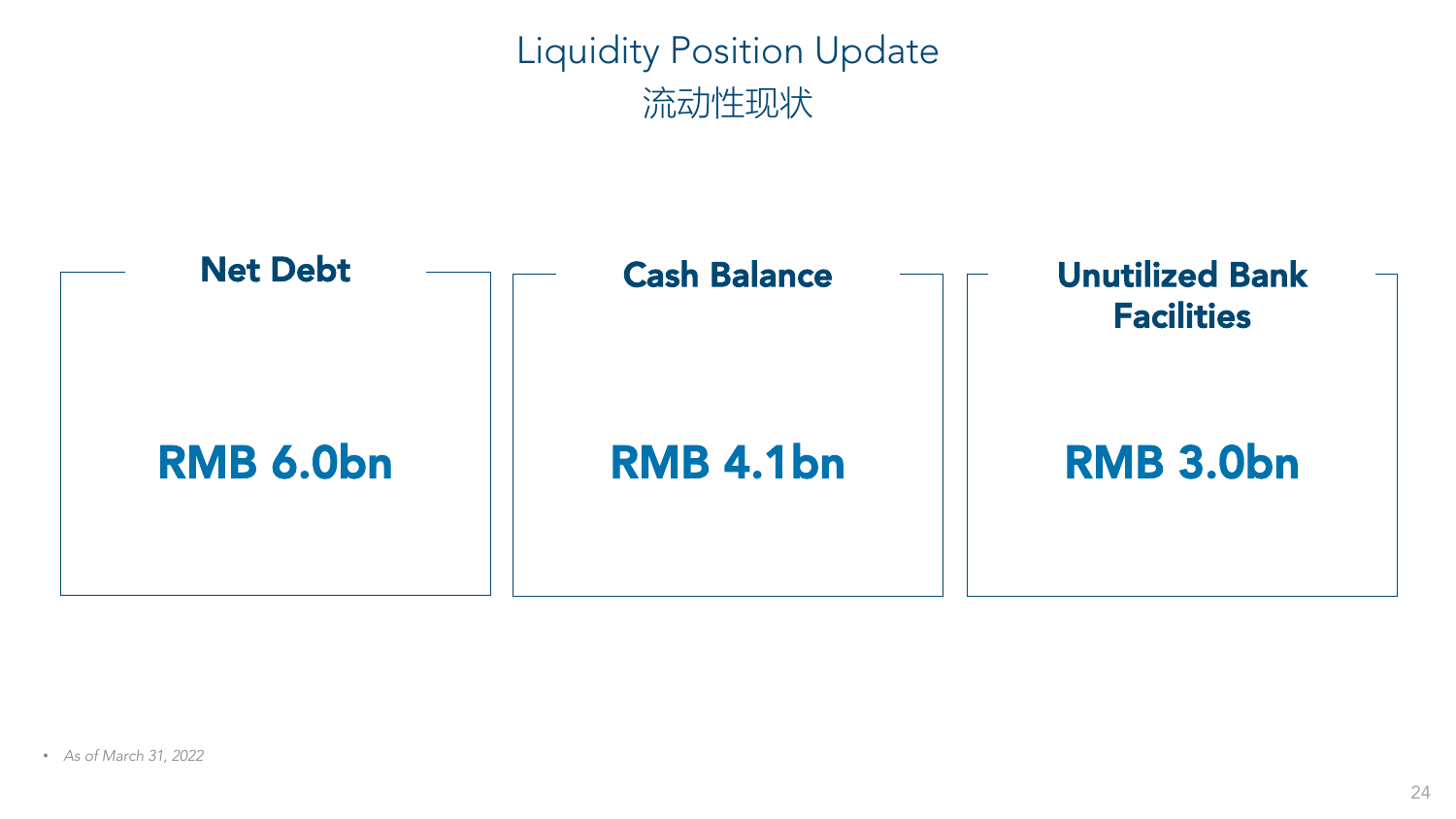Q2 2022









Revenue vs. Q2 2021

- Decline 2%-6%
- Excluding DH Decline 23%-27%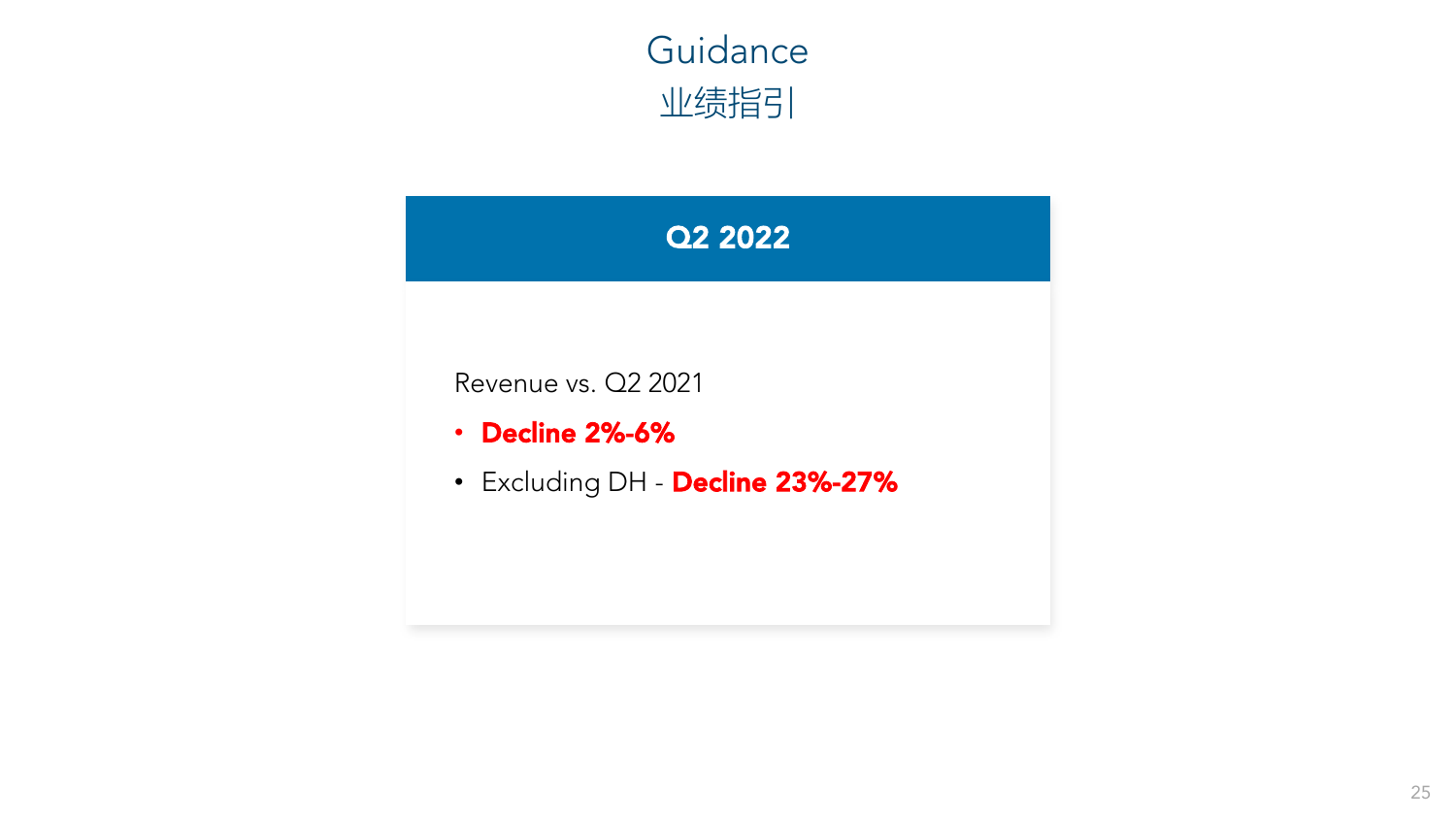

• 1Q2022 Business Update • Liquidity and Guidance • Q and A

• Appendix

## • 102022 Operational and Financial Review

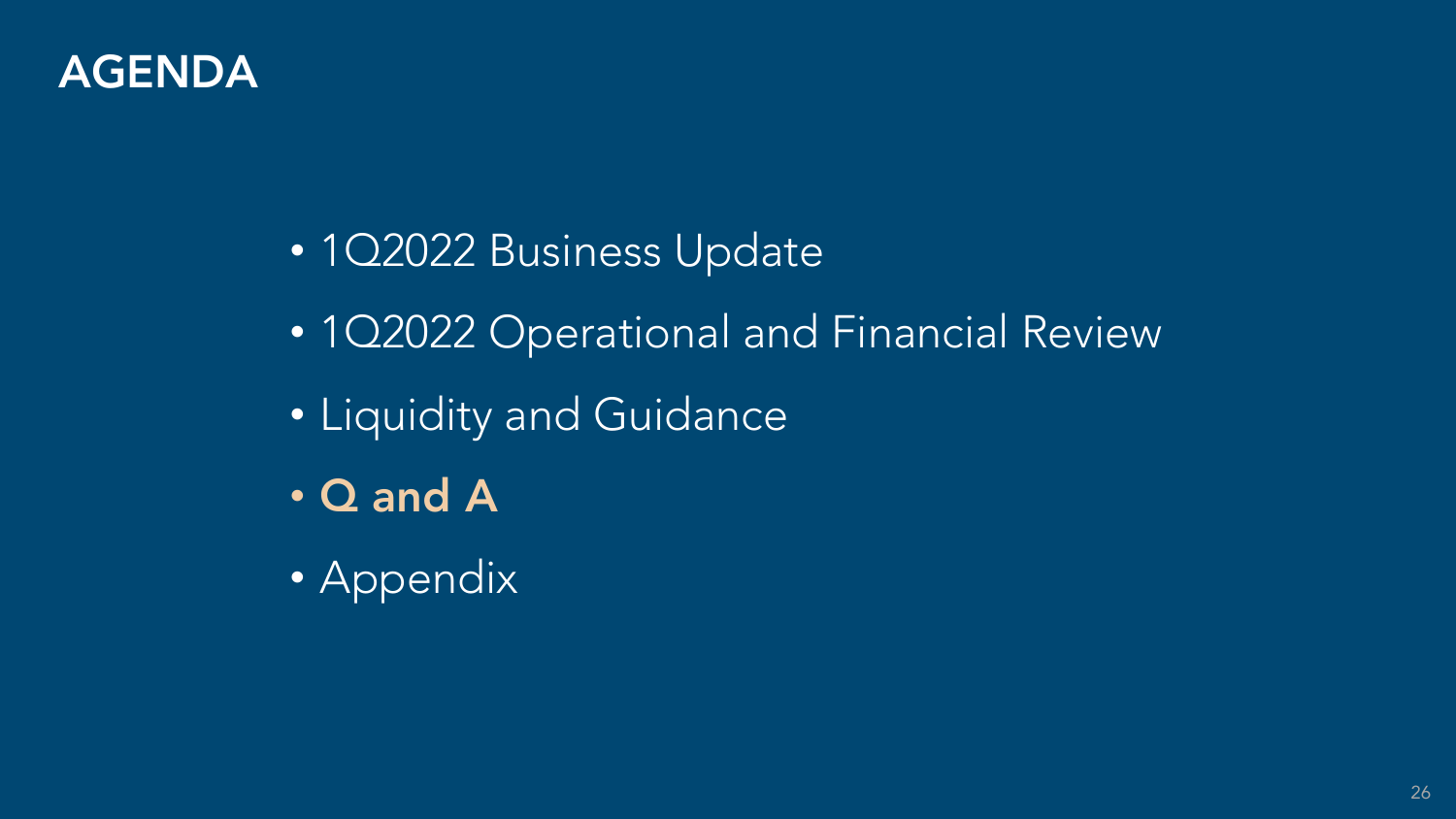

## • 1Q2022 Operational and Financial Review

• 1Q2022 Business Update • Liquidity and Guidance • Q and A • Appendix

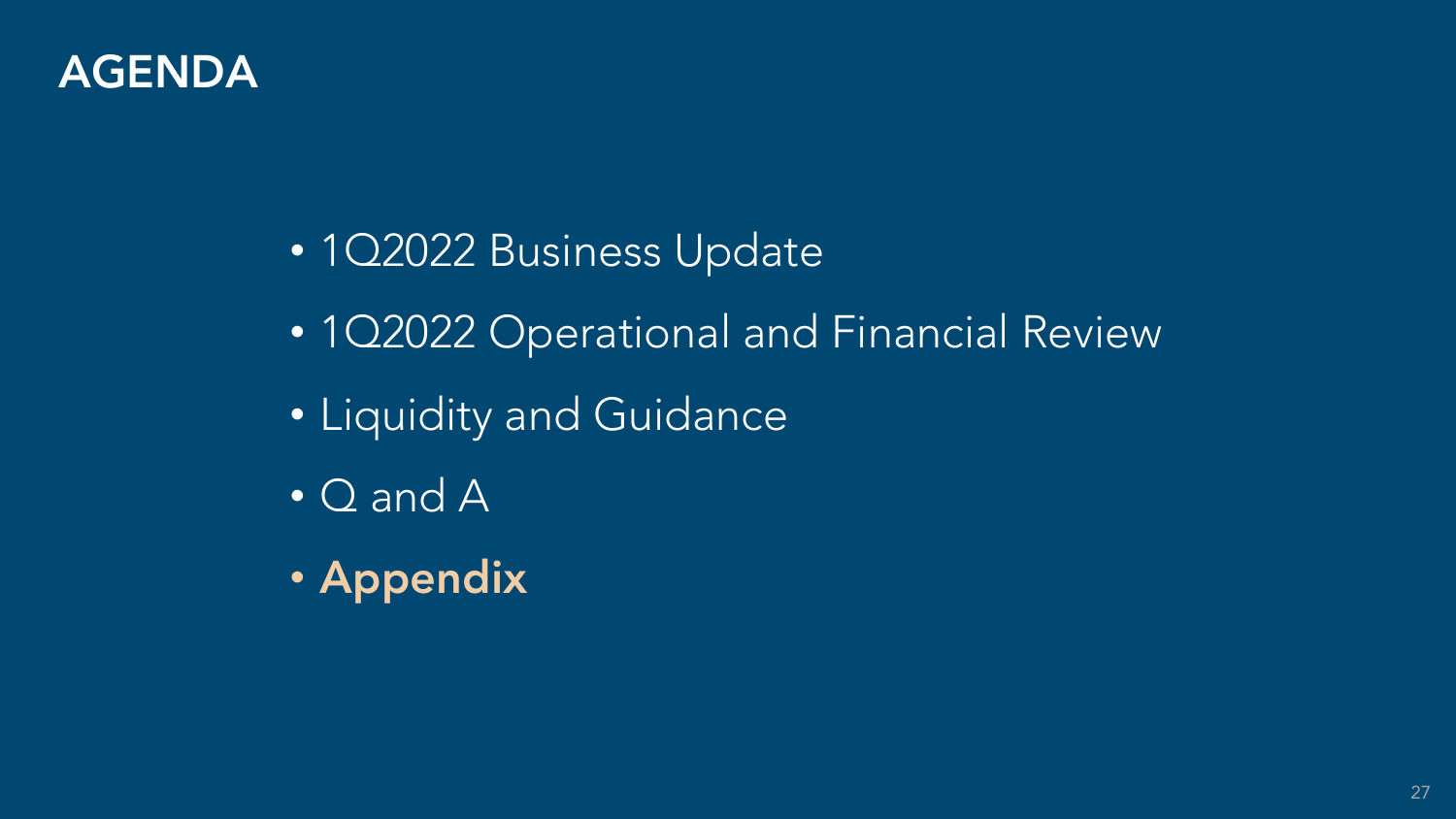## Same-Hotel Operational Data by Segment







## Operational hotels excluding hotels under requisition

|                                    | Number of hotels in operation |      | Same-hotel RevPAR     |      |            | Same-hotel ADR        |      |            | Same-hotel Occupancy  |       |            |
|------------------------------------|-------------------------------|------|-----------------------|------|------------|-----------------------|------|------------|-----------------------|-------|------------|
|                                    | As of                         |      | For the quarter ended |      |            | For the quarter ended |      |            | For the quarter ended |       |            |
|                                    | March 31,                     |      | March 31,             |      |            | March 31,             |      |            | March 31,             |       | yoy change |
|                                    | 2021                          | 2022 | 2021                  | 2022 | yoy change | 2021                  | 2022 | yoy change | 2021                  | 2022  | (p.p.)     |
| <b>Economy hotels</b>              | 3320                          | 3320 | 115                   | 105  | $-8.5%$    | 161                   | 167  | 4.0%       | 71.5%                 | 62.9% | $-8.6$     |
| Leased and owned hotels            | 380                           | 380  | 121                   | 114  | $-6.5%$    | 177                   | 186  | 4.9%       | 68.4%                 | 61.0% | $-7.4$     |
| Manachised and franchised hotels   | 2940                          | 2940 | 114                   | 104  | $-8.9\%$   | 158                   | 164  | 3.8%       | 72.0%                 | 63.2% | $-8.8$     |
| <b>Midscale and upscale hotels</b> | 1905                          | 1905 | 181                   | 164  | $-9.4%$    | 281                   | 289  | 2.7%       | 64.4%                 | 56.8% | $-7.6$     |
| Leased and owned hotels            | 229                           | 229  | 201                   | 187  | $-7.3%$    | 339                   | 352  | 4.0%       | 59.4%                 | 53.0% | $-6.4$     |
| Manachised and franchised hotels   | 1676                          | 1676 | 177                   | 160  | $-9.9\%$   | 271                   | 277  | 2.3%       | 65.5%                 | 57.7% | $-7.8$     |
| <b>Total</b>                       | 5225                          | 5225 | 144                   | 131  | $-8.9%$    | 210                   | 218  | 3.5%       | 68.4%                 | 60.2% | $-8.2$     |
|                                    |                               |      |                       |      |            |                       |      |            |                       |       |            |

|                                  | Number of hotels in operation |      | Same-hotel RevPAR     |      |            | Same-hotel ADR        |           |              | Same-hotel Occupancy  |       |            |
|----------------------------------|-------------------------------|------|-----------------------|------|------------|-----------------------|-----------|--------------|-----------------------|-------|------------|
|                                  | As of                         |      | For the quarter ended |      |            | For the quarter ended |           |              | For the quarter ended |       |            |
|                                  | March 31,                     |      | March 31,             |      |            |                       | March 31, |              | March 31,             |       | yoy change |
|                                  | 2019                          | 2022 | 2019                  | 2022 | yoy change | 2019                  | 2022      | yoy change l | 2019                  | 2022  | (p.p.)     |
| <b>Economy hotels</b>            | 2024                          | 2024 | 160                   | 104  | $-34.9%$   | 183                   | 167       | $-8.7%$      | 87.5%                 | 62.4% | $-25.1$    |
| Leased and owned hotels          | 358                           | 358  | 177                   | 111  | $-37.4%$   | 200                   | 182       | $-9.0\%$     | 88.2%                 | 60.7% | $-27.5$    |
| Manachised and franchised hotels | 1666                          | 1666 | 155                   | 102  | $-34.1%$   | 178                   | 162       | $-8.6%$      | 87.3%                 | 62.9% | $-24.4$    |
| Midscale and upscale hotels      | 795                           | 795  | 251                   | 155  | $-38.1%$   | 324                   | 288       | $-11.1%$     | 77.3%                 | 53.8% | $-23.5$    |
| Leased and owned hotels          | 170                           | 170  | 304                   | 171  | $-43.9\%$  | 383                   | 332       | $-13.1%$     | 79.4%                 | 51.3% | $-28.1$    |
| Manachised and franchised hotels | 625                           | 625  | 231                   | 149  | $-35.4%$   | 302                   | 273       | $-9.7\%$     | 76.5%                 | 54.7% | $-21.8$    |
| <b>Total</b>                     | 2819                          | 2819 | 191                   | 122  | $-36.2%$   | 227                   | 205       | $-9.9%$      | 84.0%                 | 59.4% | $-24.6$    |